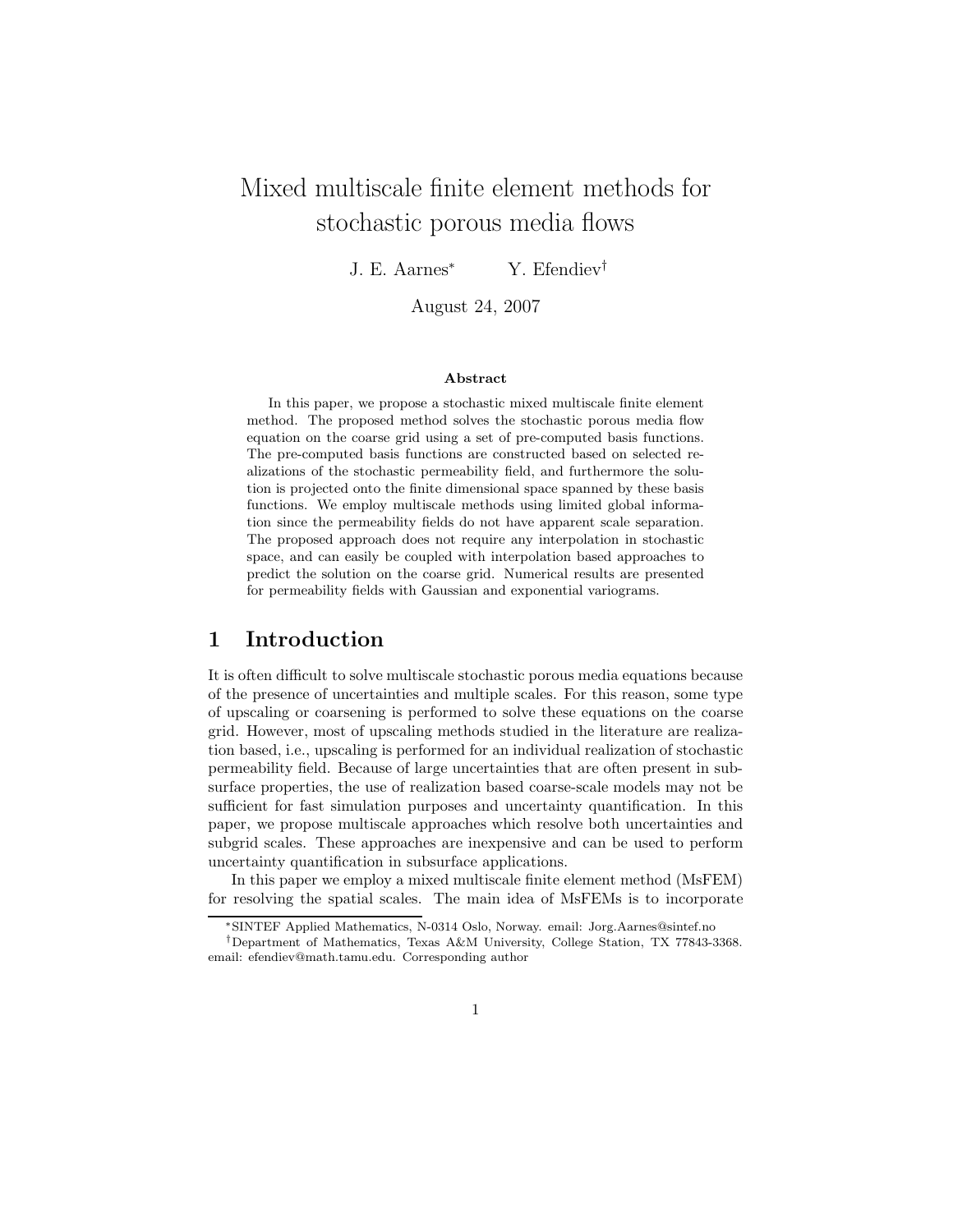the small scale information into finite element basis functions and couple them through a global formulation of the problem (see [22]). The multiscale method in [22] shares some similarities with a number of multiscale numerical methods, such as residual free bubbles [10], variational multiscale method [23], two-scale conservative subgrid approaches [6], and multiscale mortar methods [7]. We remark that special basis functions in finite element methods have been used earlier in [9, 8]. The multiscale finite element methodology has been modified and successfully applied to two-phase flow simulations in [24, 13, 1] and extended to nonlinear partial differential equations [19].

The main idea of the proposed approach is to construct multiscale basis functions that, in addition to capturing the small scale information, resolves the spatial variability across realizations in stochastic porous media. This is done by selecting a small family of realizations that are sufficiently scattered in stochastic space, and then compute a set of multiscale basis functions for each realization. Once the basis functions are constructed, the solution of the equation for the Darcy velocity is projected onto the finite dimensional space spanned by the multiscale basis functions. The resulting method can be regarded as an extension of the mixed MsFEM to stochastic porous media equations.

The permeability fields under consideration do not have scale separation. We therefore employ multiscale methods using limited global information in our simulations. These approaches extract information (that is difficult to capture with local approaches) from some precomputed fields that contain non-local information. The use of global information in coarsening is not new and has been employed in upscaling (e.g., [12]) as well as multiscale methods (e.g., [1, 18]).

We note that our approach can also use basis functions computed from local problems without involving any global information. This is especially important when there is scale separation. Moreover, the proposed approach can be applied to simulations on unstructured grids [4, 5], and does not, unlike upscaling based approaches, require any interpolation in stochastic space. But, if desirable, the method can employ, or be combined with, interpolation based approaches, e.g. by interpolating in stochastic space to construct basis functions.

We present numerical results for two types of permeability fields. The first type is Gaussian permeability field where the uncertainties can be represented by a small number of parameters obtained from Karhunen-Loève expansion [25, 31]. This allows us to select realizations based on sparse interpolation methods and use these realizations to construct multiscale basis functions. The second type of permeability fields are described by the exponential variogram [14]. In this case, we deal with a large uncertainty space and interpolation in uncertainty space is prohibitively expensive. Since our approaches are independent of interpolation, we suggest using a few independent realizations for approximating statistical properties of the stochastic solution. Our results show that the proposed approaches work well and can be used in practice to perform uncertainty quantification, e.g., within the framework introduced in [20].

The paper is organized as follows. In the next section, we present the model problem. Section 3 is devoted to mixed multiscale finite element methods. In the following section, we present mixed multiscale methods for stochastic flow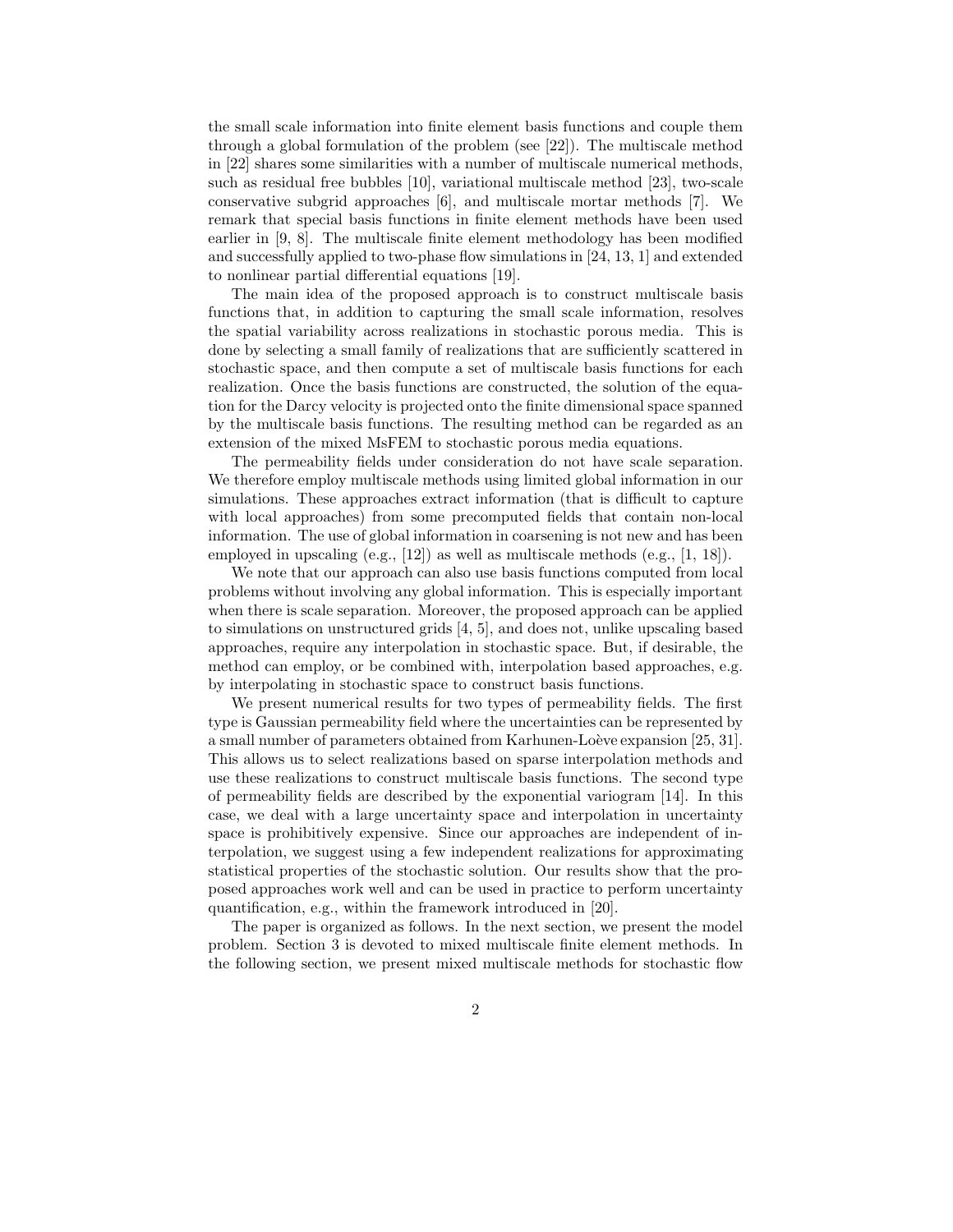equations. Finally, Section 5 is devoted to numerical results.

# 2 Model problem

We consider two-phase flows in a reservoir (denoted by  $\Omega$ ) under the assumption that the displacement is dominated by viscous effects; i.e., we neglect the effects of gravity, compressibility, and capillary pressure. The two phases will be referred to as water and oil, designated by subscripts  $w$  and  $o$ , respectively. We write Darcy's law for each phase as follows:

$$
v_j = -\frac{k_{rj}(S)}{\mu_j} \mathbf{k} \cdot \nabla p,\tag{2.1}
$$

where  $v_j$  is the phase velocity, k is the permeability tensor,  $k_{rj}$  is the relative permeability to phase  $j$   $(j = 0, w)$ , S is the water saturation (volume fraction) and  $p$  is pressure. Throughout the paper, we will assume that the permeability tensor is diagonal  $k = kI$ , where k is a scalar and I is the unit tensor. In this work, a single set of relative permeability curves is used. Combining Darcy's law with a statement of conservation of mass allows us to express the governing equations in terms of the so-called pressure and saturation equations:

$$
\nabla \cdot (\lambda(S)k\nabla p) = q_w + q_o, \qquad (2.2)
$$

$$
\phi \frac{\partial S}{\partial t} + v \cdot \nabla f(S) = q_w, \qquad (2.3)
$$

where  $\lambda$  is the total mobility,  $f(S)$  is the flux function, and v is the total velocity, which are respectively given by:

$$
\lambda(S) = \frac{k_{rw}(S)}{\mu_w} + \frac{k_{ro}(S)}{\mu_o},
$$
\n(2.4)

$$
f(S) = \frac{k_{rw}(S)}{\mu_w \lambda(S)},
$$
\n(2.5)

$$
v = v_w + v_o = -\lambda(S)k \cdot \nabla p.
$$
 (2.6)

Moreover,  $q_w$  and  $q_o$  are volumetric source terms for water and oil, respectively, and  $\phi$  is the porosity. The above descriptions are referred to as the fine model of the two-phase flow problem. For single-phase flow,  $k_{rw}(S) = S$ ,  $k_{ro}(S) = 1-S$ , and  $\mu_w = \mu_o$ .

### 3 Mixed multiscale finite element methods

In this section, we discuss mixed multiscale finite element methods (MsFEM) which will be used in the paper. We rewrite the two-phase flow equation as

$$
(\lambda k)^{-1}u - \nabla p = 0 \quad \text{in} \quad \Omega
$$
  
\n
$$
div(u) = h \quad \text{in} \quad \Omega
$$
  
\n
$$
\lambda(x)k(x)\nabla p \cdot n = g(x) \quad \text{on} \quad \partial\Omega.
$$
  
\n(3.1)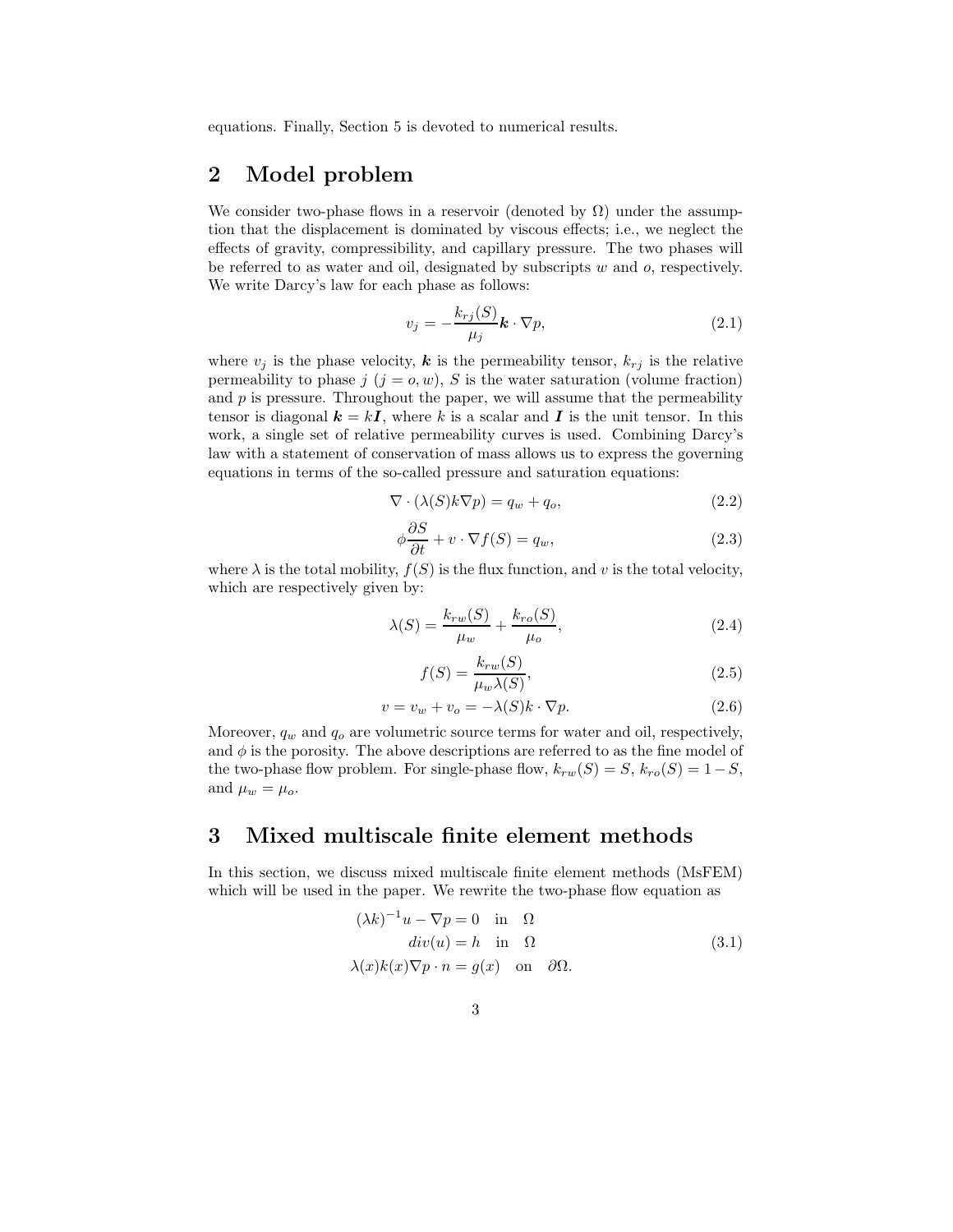For simplicity of the presentation, we assume Neumann boundary conditions.

Let  $V_h \subset H(div, \Omega)$  and  $Q_h \subset L^2(\Omega)/R$  be finite dimensional spaces and  $V_h^0 = V_h \cap H_0(\text{div}, \Omega)$ , where  $H_0(\text{div}, \Omega)$  is  $H(\text{div}, \Omega)$  with homogeneous boundary conditions. The numerical approximation of (3.1) on the fine grid is to find  $(u_h, p_h) \in V_h \times Q_h$  such that  $u_h \cdot n = g_h$  on  $\partial\Omega$  and

$$
((\lambda k)^{-1}u_h, v_h) + (divv_h, p_h) = 0 \qquad \forall v_h \in V_h^0
$$
  
\n
$$
(divu_h, q_h) = (h, q_h) \quad \forall q_h \in Q_h,
$$
\n(3.2)

where  $(\cdot, \cdot)$  is the usual  $L^2$  inner product.

In a mixed FEM discretization we replace the pressure and velocity solutions by finite dimensional subspaces that typically consists of low order piecewise polynomials. In a mixed MsFEM one attempts to design the approximation space for velocity in such a way that it embodies the impact of subgrid variations in  $K$ . In a mixed MsFEM, multiscale basis functions are used for the velocity field, while the pressure field is approximated using piecewise constant functions. In particular, one constructs multiscale basis functions for the velocity field for each edge (face in 3 dimensions) of every block. Throughout we denote by  $e_i^K$ an edge or a face i of the block K, i.e., a subset of  $\partial K$  that has positive length in 2 dimensional space and positive area in 3 dimensional space.

Given a permeability field  $k$ , the corresponding multiscale basis function for  $e_i^K$  is defined as follows. First we compute an auxiliary function  $w_i^K$  by solving the following equation in  $K$ :

$$
div(k(x)\nabla w_i^K) = \frac{1}{|K|} \text{ in } K
$$
  
\n
$$
k(x)\nabla w_i^K n^K = \begin{cases} g_i^K & \text{on } e_i^K \\ 0 & \text{else,} \end{cases}
$$
 (3.3)

where the choice of  $g_i^K$  will be discussed later. To each auxiliary function  $w_i^K$  we associate the multiscale basis function  $\Psi_i^K = k(x) \nabla w_i^K$ . When basis functions have been computed for each edge we define the corresponding finite dimensional velocity approximation space for the mixed MsFEM by

$$
V_h(k) = \bigoplus_K \{ \Psi_i^K \},
$$
  

$$
V_h^0(k) = V_h(k) \cap H_0(div, \Omega).
$$

Here we have emphasized that the velocity approximation space depends on  $k$ , since  $k$  appears in the equations that determine the multiscale basis functions. Hence, for each permeability field  $k$  we associate a velocity approximation space  $V_h(k)$  that is spanned by the set of basis functions consisting of one multiscale basis function for each edge of every grid block in the coarse grid. In this paper we employ an approximation space that is defined for multiple  $k$ , i.e., we use

$$
V_h = \bigoplus_i V_h(k_i),
$$

where  $k_i(x)$  are permeability fields. This approach, which is useful when there are uncertainties in the permeability data, will be discussed in Section 4.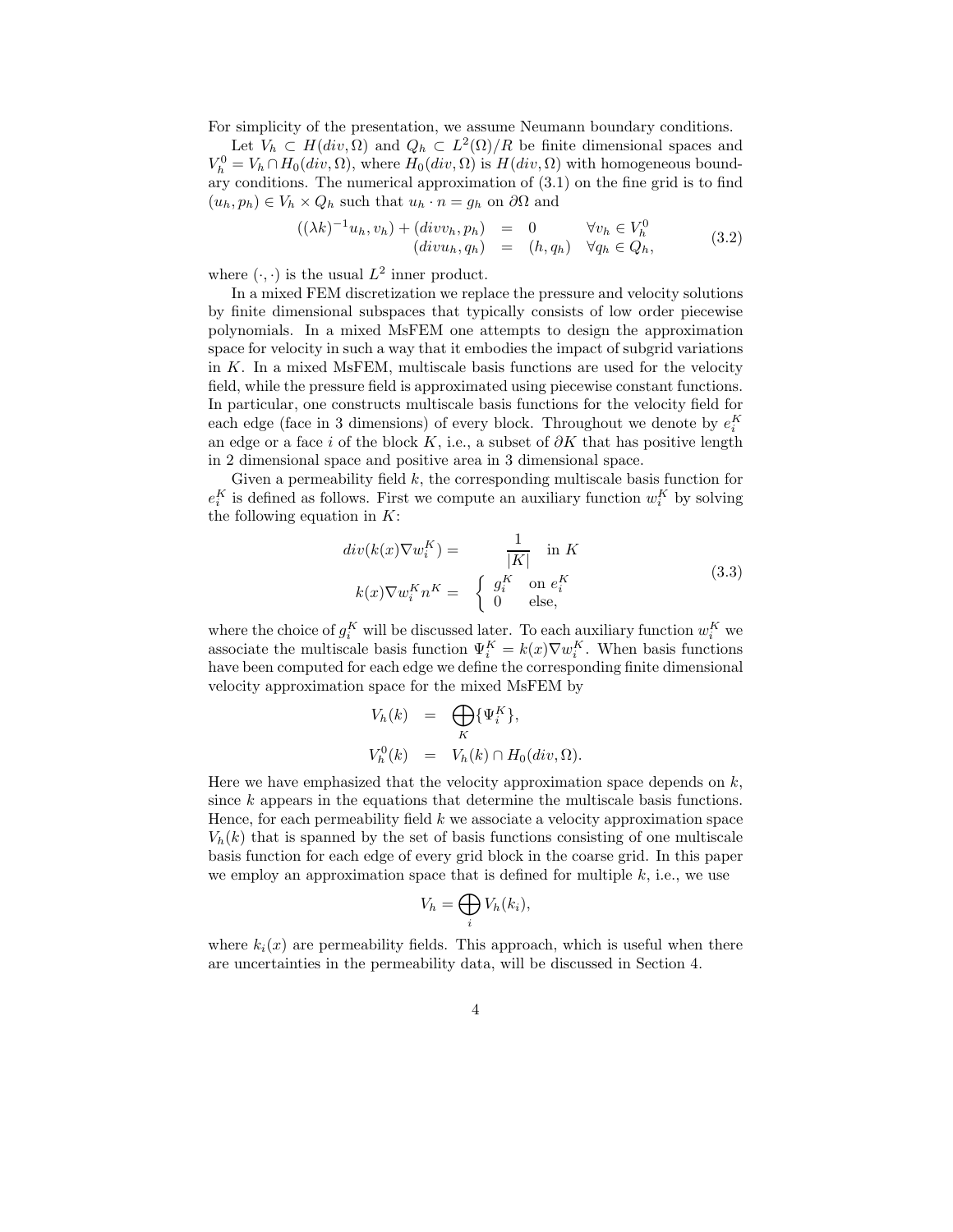#### 3.1 Boundary conditions for the multiscale basis functions

The choice of boundary conditions  $g_i^K$  in (3.3) can greatly influences the accuracy of a mixed MsFEM. In [13], the authors use piecewise constant coarse-scale fluxes on the boundary of the coarse elements, i.e.,  $g_i^K = \frac{1}{|e_i^K|}$ . To obtain accurate approximations of the fluxes, the velocity should contain the fine-scale features similar to the solution of the original problem on the boundary. Piecewise constant boundary conditions can introduce a strong mismatch along grid block boundaries between the mixed MsFEM solution and the solution of the original problem. To alleviate this problem, oversampling method is introduced in  $[13]$  (see also  $[22, 21]$ ). The main idea of the oversampling methods is to use larger regions for local problem computations, i.e., the local problems are solved in larger regions and then the basis functions are computed using only the interior information. These approaches tend to be conservative on the coarse grid only. For our purposes, we would like approaches that are conservative also on the fine grid.

Although the mixed MsFEM is generally robust (see e.g., [4]), it is known that for problems without scale separation and strong non-local effects (e.g., highly heterogeneous fields with long correlation length structures) one can improve accuracy substantially by invoking some type of limited global information [1, 2]. Global information allows us to take into account strong non-local effects and obtain accurate approximation on the coarse grid. For global approaches to be effective, one needs to know that the solution smoothly depends on these global fields, for example, there exist N global fields  $p_1,..., p_N$ , such that

$$
|p - G(p_1, ..., p_N)|_{1, \Omega} \le C\delta,
$$
\n(3.4)

where  $\delta$  is sufficiently small, G is sufficiently smooth function (e.g.,  $G \in C^2$ ), and  $p_1, \ldots, p_N$  are solutions of  $div(k(x)\nabla p) = 0$  with some prescribed boundary conditions. Next, we briefly discuss the assumptions such as (3.4) and then state mixed MsFEM which use limited global information. The latter will be used in our simulations.

In [18], it was shown for channelized permeability fields that  $p$  is a smooth function of single-phase flow pressure (i.e.,  $N = 1$ ), where single-phase pressure equation is described by  $div(k(x)\nabla p) = f$ . In more general setting, it was shown in [28] for arbitrary smooth  $\lambda(x)$  that the solution is a smooth function of two linearly independent solutions of single-phase flow equations  $(N = 2)$ . When considering random permeability fields, the permeability field is typically parameterized with a parameter that represents the uncertainties and in this case the global fields are the solutions of single-phase flow equation for different realizations. This will be discussed in next section.

In the above assumption,  $p_i$  are solutions of flow equations. We denote the corresponding velocity field by  $u_i$ , i.e.,  $u_i = k \nabla p_i$ . Then, the above assumption can be written in the following way. There exist sufficiently smooth scalar functions  $A_1(x)$ , ...,  $A_N(x)$  (see [3] for details), such that the velocity can be written as

$$
||u - A_1(x)u_1 - \dots - A_N(x)u_N||_{0,\Omega} \le C\delta.
$$
 (3.5)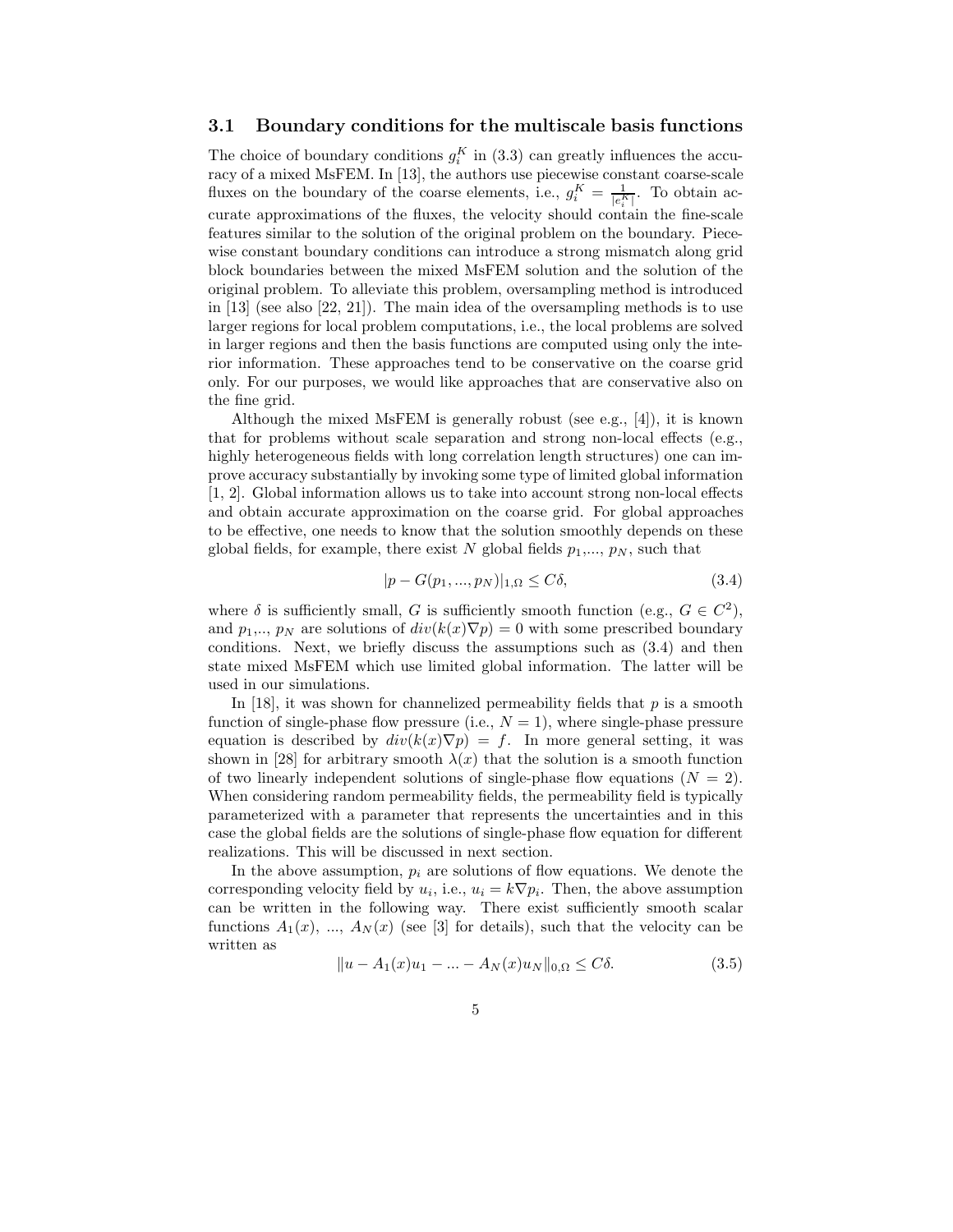We note that in the case of homogenization problems  $u_i = k(x)\nabla p_i$ , where  $p_i$ are solutions of local periodic problems such that  $p_i - x_i$  is periodic  $(i = 1, ..., d)$ .

The idea of using global information to define boundary conditions for the multiscale basis functions for the mixed MsFEM was first introduced in [1] (for  $N = 1$ ). Here we define a mixed MsFEM capable of using information from multiple global fields. This approach is therefore a generalization of the mixed MsFEM proposed in [1].

### 4 Mixed MsFEM for stochastic equations

In this section, we present a multiscale approach for solving stochastic flow equations. The main idea is to use selected realizations of the permeability field to build a low dimensional approximation space for velocity that embodies both small scale (sub coarse-grid) spatial variability in the permeability data and stochastic variability due to uncertainties in the data. This space can then be utilized to compute velocity solutions for other realizations from the stochastic permeability distribution. For clarity we summarize the basic steps below.

- 1. Generation of coarse grid.
	- Let the reservoir  $\Omega$  be partitioned into a fine grid. The coarse grid is a partitioning of the fine grid where each cell in the fine grid belongs to a unique block in the coarse grid and each coarse grid block is connected. In principle, any grid satisfying these requirements may be used, but a proper coarse grid should obey certain guidelines, see [5].
- 2. Construction of multiscale approximation space  $V_h$ :
	- Select  $N$  realizations from the stochastic permeability distribution that are scattered in stochastic space.
	- For each realization  $i$ ;
		- Solve (3.1) on the fine grid using a suitable mass conservative numerical method to obtain a "global" velocity solution  $u_i$ .
		- $-$  Compute multiscale basis functions: For each edge  $e_l^K,$  set

$$
g_l^K(k_i) = \frac{u_i \cdot n_{e_l}^K}{\int_{e_l} u_i \cdot n_{e_l}^K ds},
$$

where  $n_{e_l}^K$  is the unit normal on  $e_l$  pointing out of K, and solve (3.3) to obtain  $w_l^K$  and subsequently  $\Psi_l^k$ .

- Define  $V_h(k_i) = \bigoplus_{l,K} \Psi_l^K$ .

• Define  $V_h = \bigoplus_{i=1}^N V_h(k_i)$ .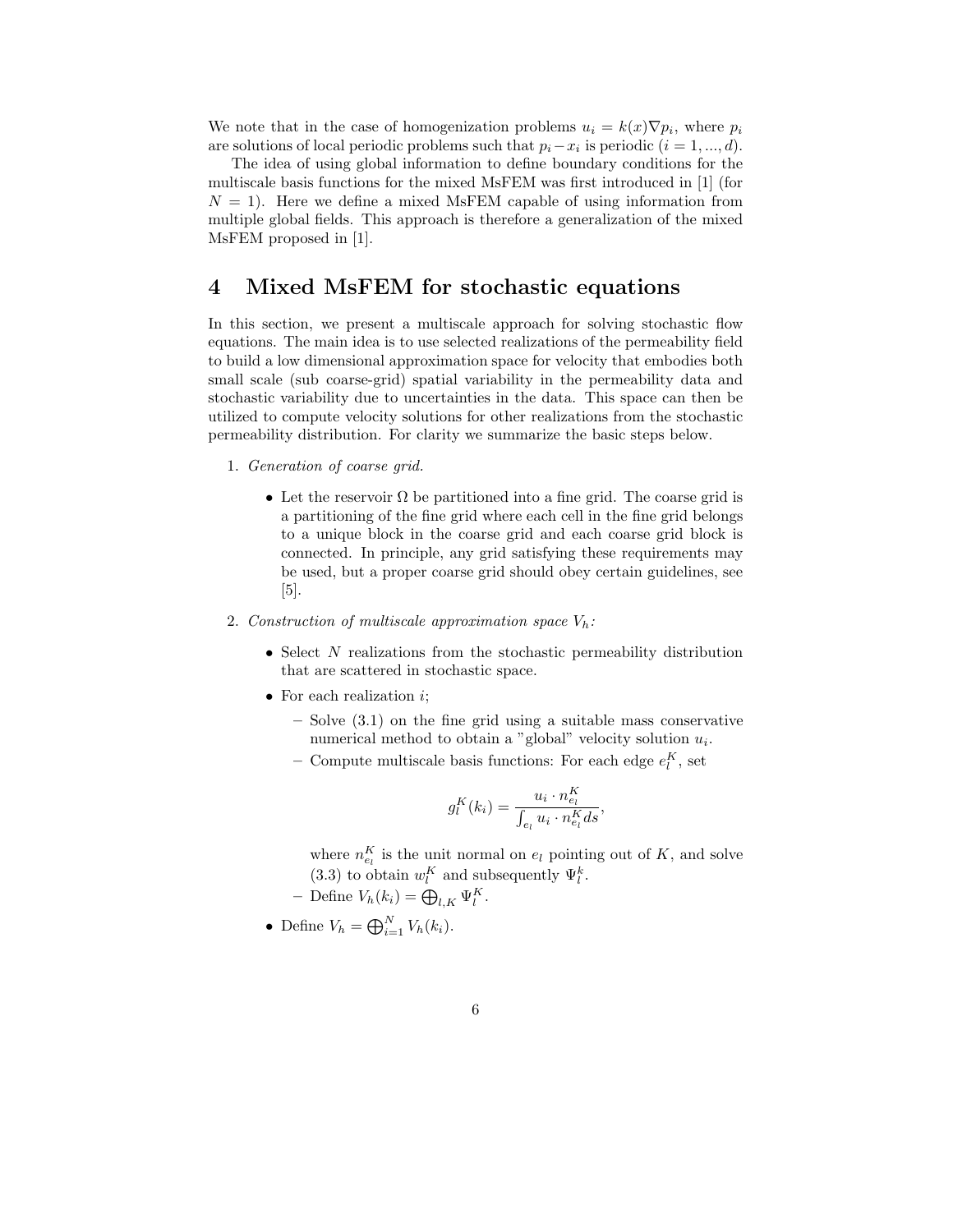- 3. Rapid multiscale computation of velocity solutions for stochastic porous media flow with precomputed basis functions (from Step 2) for each individual realization, e.g., for uncertainty quantification, history matching, etc.
	- Select a family of realizations.
	- For each realization, solve (3.2) with  $V_h^0 = V_h \cap H_0(\text{div}, \Omega)$ .

We see that using the above procedure we get  $N$  basis functions for each edge in the coarse grid. Once the basis functions are constructed, the mixed MsFEM computes the orthogonal projection of the corresponding "global" velocity solution onto  $V^h$  with respect to the inner-product  $(\cdot(\lambda k)^{-1}, \cdot)$ . Hence, the mixed MsFEM projects the "true" solution of the flow equation for any realization onto the approximation space  $V<sub>h</sub>$  that was built a priori.

We note that the mixed MsFEM finds a proper solution for each realization without using interpolation formulas. However, for the mixed MsFEM solution to be well defined it is necessary that all basis functions for all of the initial  $N$ realizations are linearly independent. This is the case if each family of boundary conditions  $\{g_l^K(k_i):$  all  $i, K\}$  is a linear independent set. If this is not the case, then one must remove superfluous boundary conditions and let  $V_h$  be spanned by the basis functions that correspond to the reduced set of boundary conditions. In practice this is usually not necessary as long as the number of realizations used in constructing multiscale basis functions is not too high.

### 4.1 Analysis and discussion

Next, we present a formal analysis of the method under the assumption that the chosen realizations can be used to interpolate an arbitrary realization. To show this, we assume that the uncertainties of the permeability field can be parameterized. As a result of this parameterization, the permeability is expressed as  $k = k(x, \theta)$  where  $\theta \in R^L$ . One such example is the Karhunen-Loève expansion (KLE) used in representing the permeability fields given via a two-point correlation function. In the KLE, the permeability is expressed as  $k(x, \theta) = \exp(Y(x, \theta))$  with  $Y(x, \theta) = \sum_{i=1}^{L} \Theta_i \Phi_i(x)$ . Here  $\Phi_i(x)$  are predetermined functions and  $\theta = (\Theta_1, ..., \Theta_L)$ . The KLE is further described in the section on numerical implementation.

When the uncertainties are parameterized and  $L$  is not large, one can employ sparse interpolation techniques in  $R<sup>L</sup>$  (e.g., [32]), where the solution is computed for some values of  $\theta = (\Theta_1, ..., \Theta_L)$ , denoted by  $\theta_k$ , and then interpolated for an arbitrary  $\theta \in R^L$ . Assuming that  $k(x, \theta)$  smoothly depends on  $\theta$  (keeping in mind Karhunen-Loève type expansions), we can approximate the solution for an arbitrary  $\theta$  as

$$
p(x,\theta) \approx \sum_{i} p(x,\theta_i)\beta_i(\theta),\tag{4.1}
$$

where  $\beta_i(\theta)$  are the corresponding weights which are in general difficult to obtain. We note that the interpolation error depends on the choice of interpolation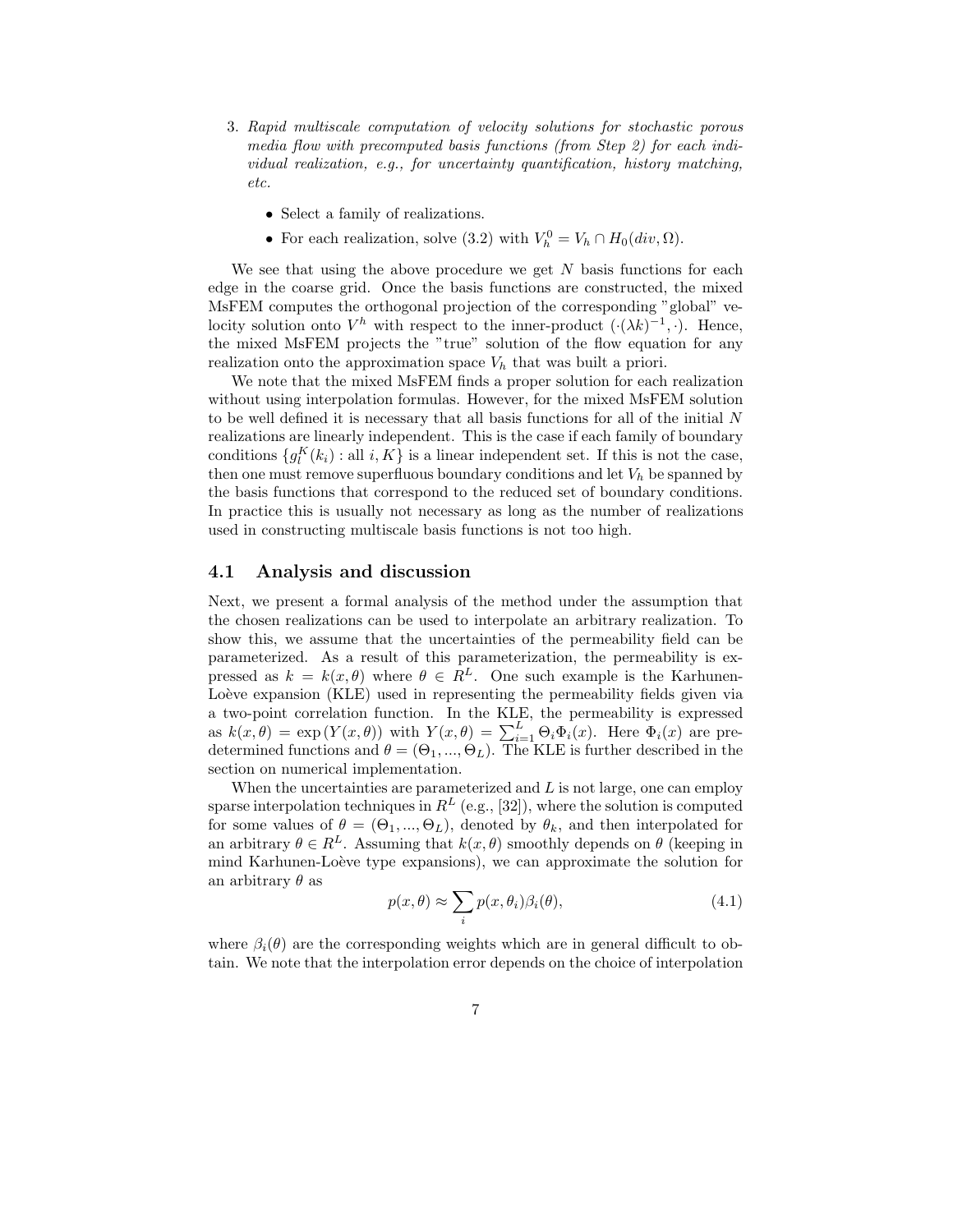points and the smoothness of  $p(x, \theta)$  with respect to  $\theta$ . Denoting the velocity field for two-phase flow by  $v$ , we have

$$
v(x,\theta) \approx \sum_{i} v(x,\theta_i)\beta_i(\theta). \tag{4.2}
$$

(4.1) shows that the solution of stochastic flow equation can be approximated if we provide approximations of  $p(x, \theta_i)$  for each  $\theta_i$ . Because the solution for each selected realization can be approximated using corresponding global fields, we have

$$
v(x, \theta_i) \approx \sum_j c_{ij}^*(x) u_j(x, \theta_i).
$$

We remind that  $j$  refers to a number of global fields used for simulations of a single realization. In our numerical simulations, we will be using single-phase velocity fields following [1, 2]. One can, in general, use directional flows as it is proposed in more general setting in [28]. We note that in our multiscale simulations, the basis functions are constructed using  $u_i(x, \theta_i)$ .

One can show the convergence of the proposed approach following [3]. From  $(4.1)$  and  $(4.2)$ , we obtain that

$$
v(x,\theta) \approx \sum_{i} \beta_i(\theta) \sum_{j} c_{ij}^*(x) u_j(x,\theta_i). \tag{4.3}
$$

This shows that the solution can be approximated by  $u_i(x, \theta_i)$ . More precisely, we have

$$
||v(x,\theta) - \sum_{i,j} \beta_i(\theta) c_{ij}^*(x) u_j(x,\theta_i)||_{L^2(\Omega)} \le \delta,
$$
\n(4.4)

where  $\delta$  is a sufficiently small number and  $\Omega$  is the spatial domain.  $\delta$  in (4.4) depends on  $\theta$  (realization). Following the proof presented in [3] one can show that the mixed multiscale finite element methods converge independent of small scales and, in particular, the convergence rate is  $C(\delta + h^{\gamma})$ , where C depends on  $\theta$ , h is the coarse mesh size, and  $0 < \gamma < 1$  depends on the smoothness of  $A_i$ in (3.5). We will not present this proof here since it is lengthy. For the proof, one needs first to establish a stability estimate and then obtain the convergence rate. Because basis functions span  $u_i(x, \theta_i)$ , one can appropriately choose a test function which will yield the desired convergence rate. Once the convergence for each  $\theta$  is obtained, we can show the uniform convergence in a compact set in  $R^L$  using Ascoli theorem.

We note that the proposed method can be applied in a local region of the uncertainty space by selecting realizations which correspond to this region. The latter is useful when one would like to perform uncertainty quantification in a subregion of the uncertainty space. One can also use the localization in the uncertainty space for more accurate probabilistic estimations by partitioning the uncertainty space. To describe the procedure, we denote by  $U$  the uncertainty space and assume that U is partitioned into  $U_i$ . In each region  $U_i$ , we choose realizations  $\theta_j^i$  representing these local regions. Then, the basis functions are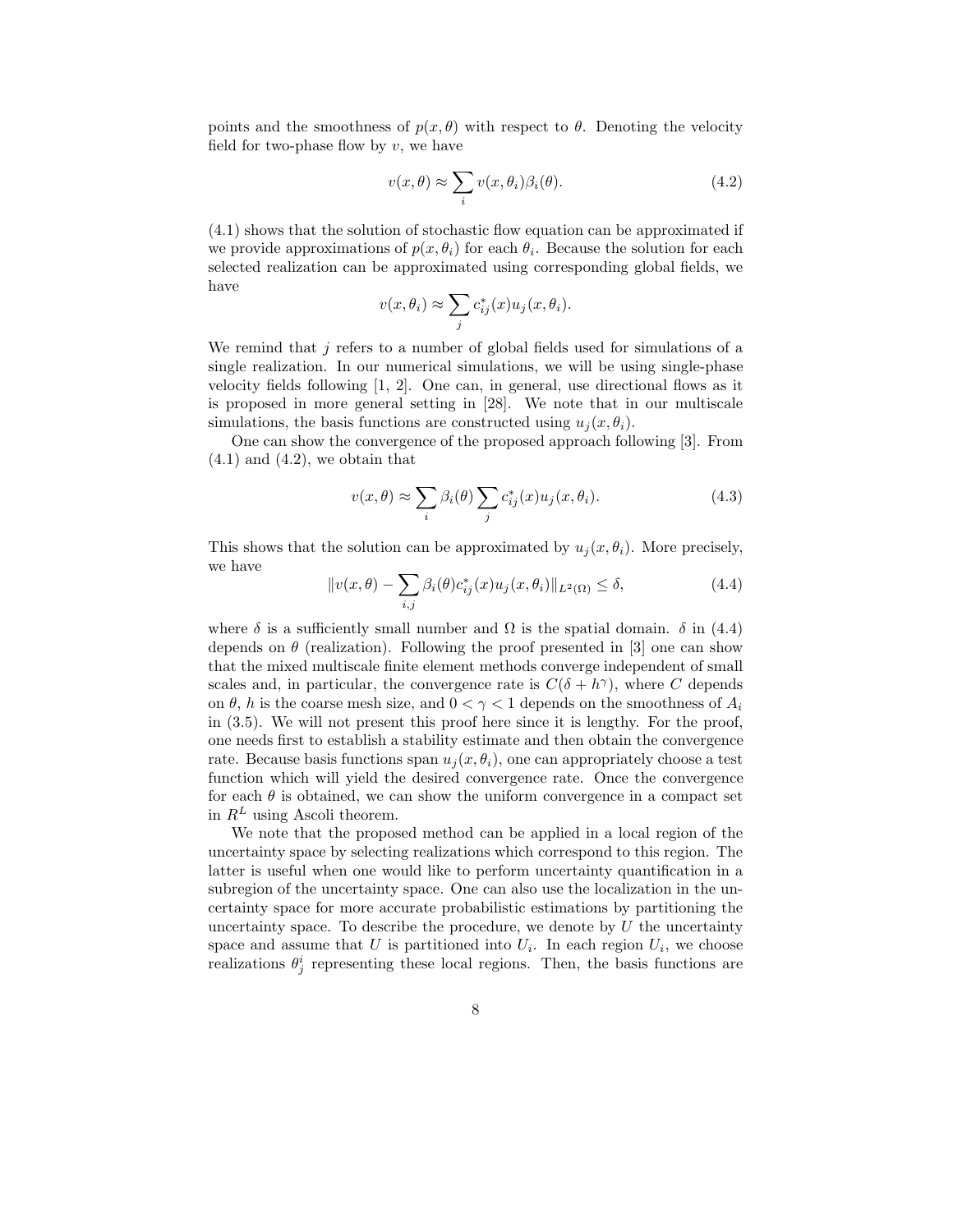defined as before for these realizations in each  $U_i$ . This approach is an implementation of the earlier proposed technique simply in local regions of uncertainty space. In particular, the multiscale basis functions are constructed as before though with local support both in spatial and uncertainty spaces. When performing simulations for a particular realization, the multiscale basis functions from the local uncertainty region which contains this particular realization will be used. This will provide high accuracy and reduce the computational cost. We note that pre-computed multiscale basis functions can be repeatedly used for different boundary conditions/source terms and for dynamic two-phase flow and transport simulations.

One can draw a parallel between the proposed approach and a general multiscale approach where the coefficients strongly vary with respect to spatial variables and uncertainties. In classical multiscale finite element type methods, the local spatial heterogeneities are captured via the solution of the local equation in the spatial space. We would like to construct multiscale basis functions for permeability fields  $k(x, \theta)$  over a coarse region defined in the spatial and uncertainty space (we denote it  $K \times U_i$ ). Analogous to the spatial multiscale methods, here we attempt to solve the local problem in a coarse region  $K \times U_i$ . More precisely, the basis functions are derived from the solution of

$$
div(k(x, \theta)\nabla w_i^K(x, \theta)) = 0
$$

defined in  $K \times U_i$ . To solve this local problem, a discretization in the spatial and uncertainty space is required. In the proposed stochastic mixed MsFEM, besides a standard finite element based spatial discretization, we use a number of realizations to resolve the uncertainty scales (similar to stochastic collocation methods [32, 26]). Consequently, the proposed approach can be regarded, conceptually, as an extension of mixed MsFEM to problems with uncertainties.

The main practical advantage of the proposed mixed MsFEM is that one does not need interpolation formulas. Indeed, when an approximation space that is spanned by the family of spaces for a set of different permeability realizations is applied to solve (2.2) with an independent realization of the permeability field, one is actually projecting the true solution onto this enriched approximation space. Thus, the velocity solution will be a superposition of basis functions corresponding to each of the sample fields, but the interpolation weights are determined automatically from the projection property of the mixed MsFEM. In particular, the interpolation weights will vary throughout the uncertainty domain. This approach is interpolation free, easy to use, and provides a computationally cost-efficient methodology for performing multiple simulations, for instance to quantify uncertainty. We also note that when an interpolation formula is easily available, one can interpolate the set of pre-computed multiscale basis functions to calculate the basis functions for a particular realization. However, the nature of this interpolation (pointwise or  $L^2$  or etc) will be predetermined. Our proposed approach chooses the best interpolation both in spatial and stochastic space.

To our best knowledge, one can not avoid interpolation techniques if an upscaled model for an arbitrary realization is sought. Indeed, to derive coarse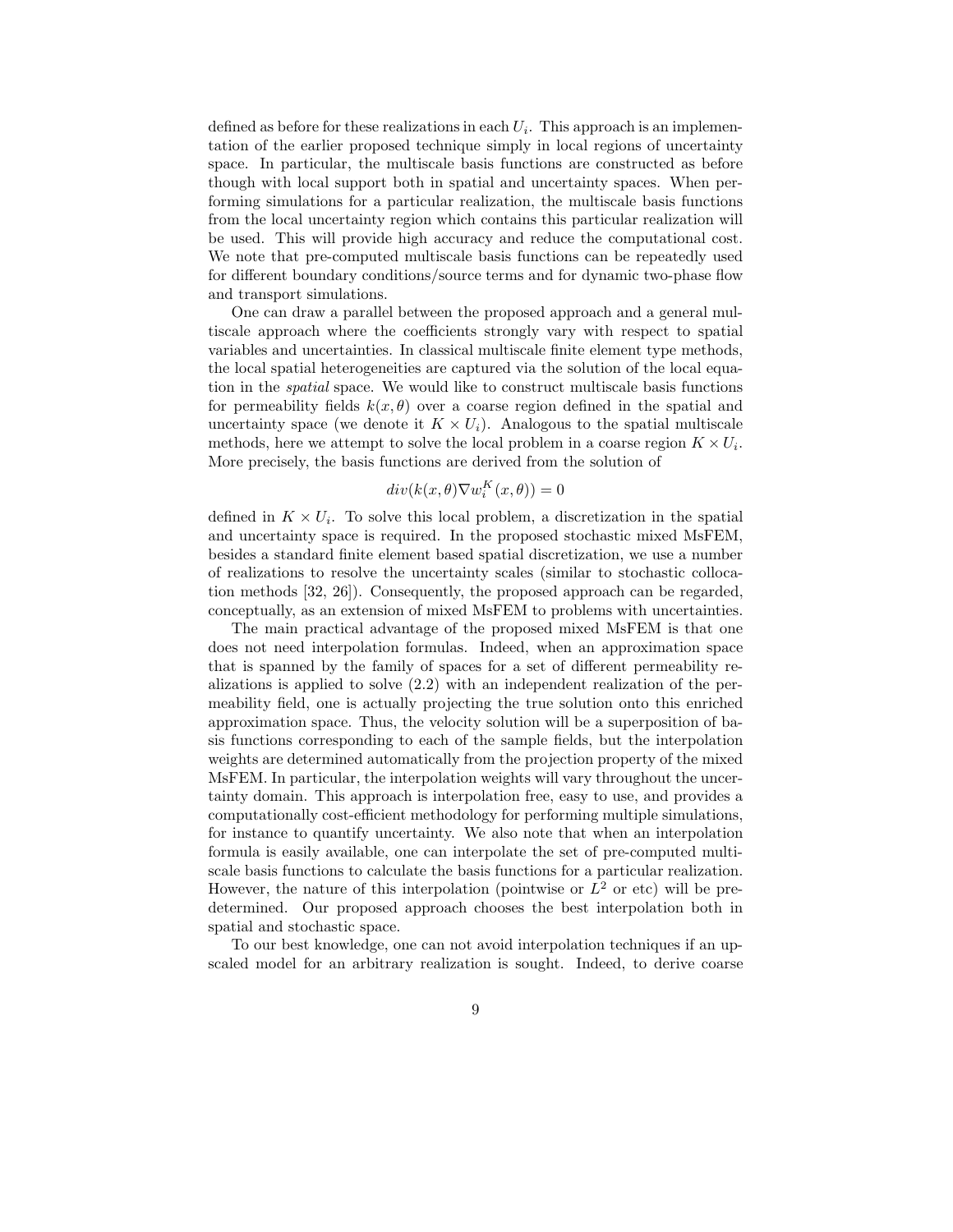grid models with prescribed grid block porosities and permeability tensors for multiple realizations, one must either upscale each individual realization separately, or upscale a selected subset of the realizations and employ interpolation formulas to extrapolate coarse grid models for the un-upscaled realizations (see [15]). The former approach is time demanding because the upscaling part is often time-consuming relative to the time it takes to perform a coarse grid simulation. The latter approach, on the other hand, is limited to problems where interpolation formulas are readily available. We should remark, however, that approaches proposed in [11] can be used to derive an ensemble level information for upscaled permeabilities without employing interpolation.

# 5 Numerical results

For our numerical tests, we use the Karhunen-Loève expansion  $(KLE)$  [25, 31] to obtain the permeability field in terms of an optimal  $L^2$  basis. By truncating the expansion, we can represent the permeability matrix by a small number of random parameters. To impose the hard constraints (the values of the permeability at prescribed locations), one can find a linear subspace of our parameter space (a hyperplane) which yields the corresponding values of the permeability field. First, we briefly recall the facts of the KLE. Denote  $Y(x, \omega) = \log[k(x, \omega)]$ , where the random element  $\omega$  is included to remind us that k is a random field. For simplicity, we assume that  $E[Y(x, \omega)] = 0$ . Suppose  $Y(x, \omega)$  is a second order stochastic process with  $E \int_{\Omega} Y^2(x,\omega) dx < \infty$ , where E is the expectation operator. Given an orthonormal basis  $\{\phi_k\}$  in  $L^2(\Omega)$ , we can expand  $Y(x,\omega)$  as

$$
Y(x,\omega) = \sum_{k=1}^{\infty} Y_k(\omega) \phi_k(x), \qquad Y_k(\omega) = \int_{\Omega} Y(x,\omega) \phi_k(x) dx.
$$

We are interested in the special  $L^2$  basis  $\{\phi_k\}$  which makes the random variables  $Y_k$  uncorrelated. That is,  $E(Y_i Y_j) = 0$  for all  $i \neq j$ . Denote the covariance function of Y as  $R(x, y) = E[Y(x)Y(y)]$ . Then such basis functions  $\{\phi_k\}$  satisfy

$$
E[Y_iY_j] = \int_{\Omega} \phi_i(x) dx \int_{\Omega} R(x, y)\phi_j(y) dy = 0, \quad i \neq j.
$$

Since  $\{\phi_k\}$  is a complete basis in  $L^2(\Omega)$ , it follows that  $\phi_k(x)$  are eigenfunctions of  $R(x, y)$ :

$$
\int_{\Omega} R(x, y)\phi_k(y)dy = \lambda_k \phi_k(x), \qquad k = 1, 2, \dots,
$$
\n(5.1)

where  $\lambda_k = E[Y_k^2] > 0$ . Furthermore, we have

$$
R(x,y) = \sum_{k=1}^{\infty} \lambda_k \phi_k(x) \phi_k(y).
$$
 (5.2)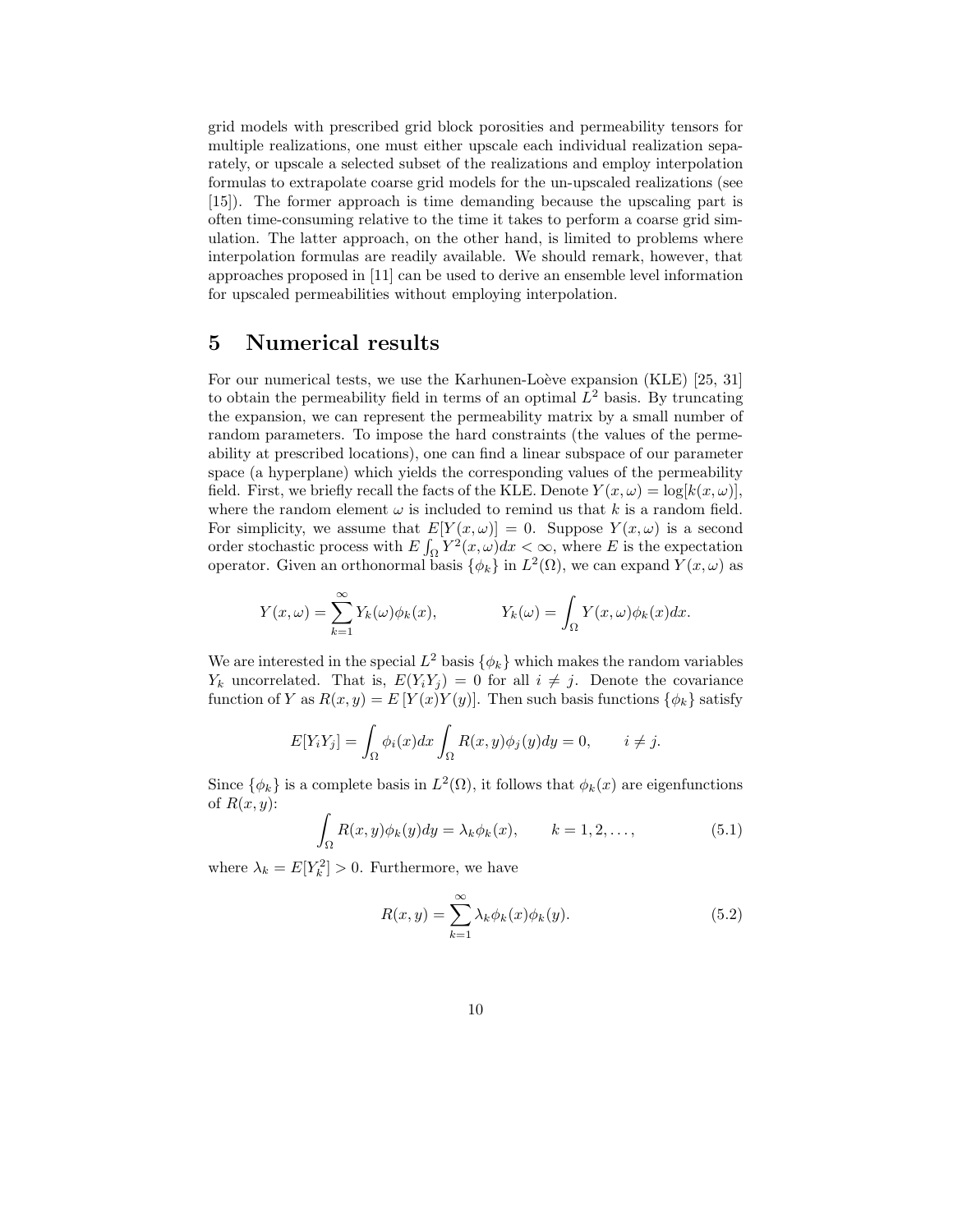Denote  $\theta_k = Y_k/\sqrt{\lambda_k}$ , then  $\theta_k$  satisfy  $E(\theta_k) = 0$  and  $E(\theta_i \theta_j) = \delta_{ij}$ . It follows that

$$
Y(x,\omega) = \sum_{k=1}^{\infty} \sqrt{\lambda_k} \theta_k(\omega) \phi_k(x), \qquad (5.3)
$$

where  $\phi_k$  and  $\lambda_k$  satisfy (5.1). We assume that the eigenvalues  $\lambda_k$  are ordered as  $\lambda_1 \geq \lambda_2 \geq \ldots$  The expansion (5.3) is called the Karhunen-Loève expansion. In the KLE (5.3), the  $L^2$  basis functions  $\phi_k(x)$  are deterministic and resolve the spatial dependence of the permeability field. The randomness is represented by the scalar random variables  $\theta_k$ . After we discretize the domain  $\Omega$  by a rectangular mesh, the continuous KLE (5.3) is reduced to finite terms. Generally, we only need to keep the leading order terms (quantified by the magnitude of  $\lambda_k$ ) and still capture most of the energy of the stochastic process  $Y(x, \omega)$ . For an *N*-term KLE approximation  $Y_N = \sum_{k=1}^N \sqrt{\lambda_k} \theta_k \phi_k$ , define the energy ratio of the approximation as

$$
e(N) := \frac{E\|Y_N\|^2}{E\|Y\|^2} = \frac{\sum_{k=1}^N \lambda_k}{\sum_{k=1}^\infty \lambda_k}.
$$

If  $\lambda_k, k = 1, 2, \ldots$ , decay very fast, then the truncated KLE would be a good approximation of the stochastic process in the  $L^2$  sense.

Suppose the permeability field  $k(x, \omega)$  is a log-normal homogeneous stochastic process, then  $Y(x, \omega)$  is a Gaussian process, and  $\theta_k$  are independent standard Gaussian random variables. In this case, the covariance function of  $Y(x, \omega)$  has the form

$$
R(x,y) = \sigma^2 \exp\left(-\frac{|x_1 - y_1|^2}{2l_1^2} - \frac{|x_2 - y_2|^2}{2l_2^2}\right).
$$
 (5.4)

In the above formula,  $l_1$  and  $l_2$  are the correlation lengths in each dimension, and  $\sigma^2 = E(Y^2)$  is a constant. We first solve the eigenvalue problem (5.1) numerically on the rectangular mesh and obtain the eigenpairs  $\{\lambda_k, \phi_k\}$ . Since the eigenvalues decay fast, the truncated KLE approximates the stochastic process  $Y(x, \omega)$  fairly well in the  $L^2$  sense. Therefore, we can sample  $Y(x, \omega)$  from the truncated KLE (5.3) by generating Gaussian random variables  $\theta_k$ .

### 5.1 Experimental setup

In our simulations below, we take  $k_{rw}(S) = S^2$ ,  $\mu_w = 0.1$ ,  $k_{ro}(S) = (1 - S)^2$ , and  $\mu_0 = 1$ . The permeability field  $Y(x)$  is given on  $100 \times 100$  fine Cartesian grid. This grid is then coarsened to form a uniform  $5 \times 5$  Cartesian grid so that each block in the coarse grid contains a  $20 \times 20$  cell partition from the fine grid. We solve the pressure equation on the coarse grid using the mixed MsFEM and then reconstruct the fine-scale velocity field as a superposition of the multiscale basis functions. The reconstructed field is used to solve the saturation equation. The saturation equation will be solved using an implicit upstream finite volume (discontinuous Galerkin) method. For emphasis, we note that the multiscale basis functions are constructed at time zero, i.e., they are not recomputed during the simulations.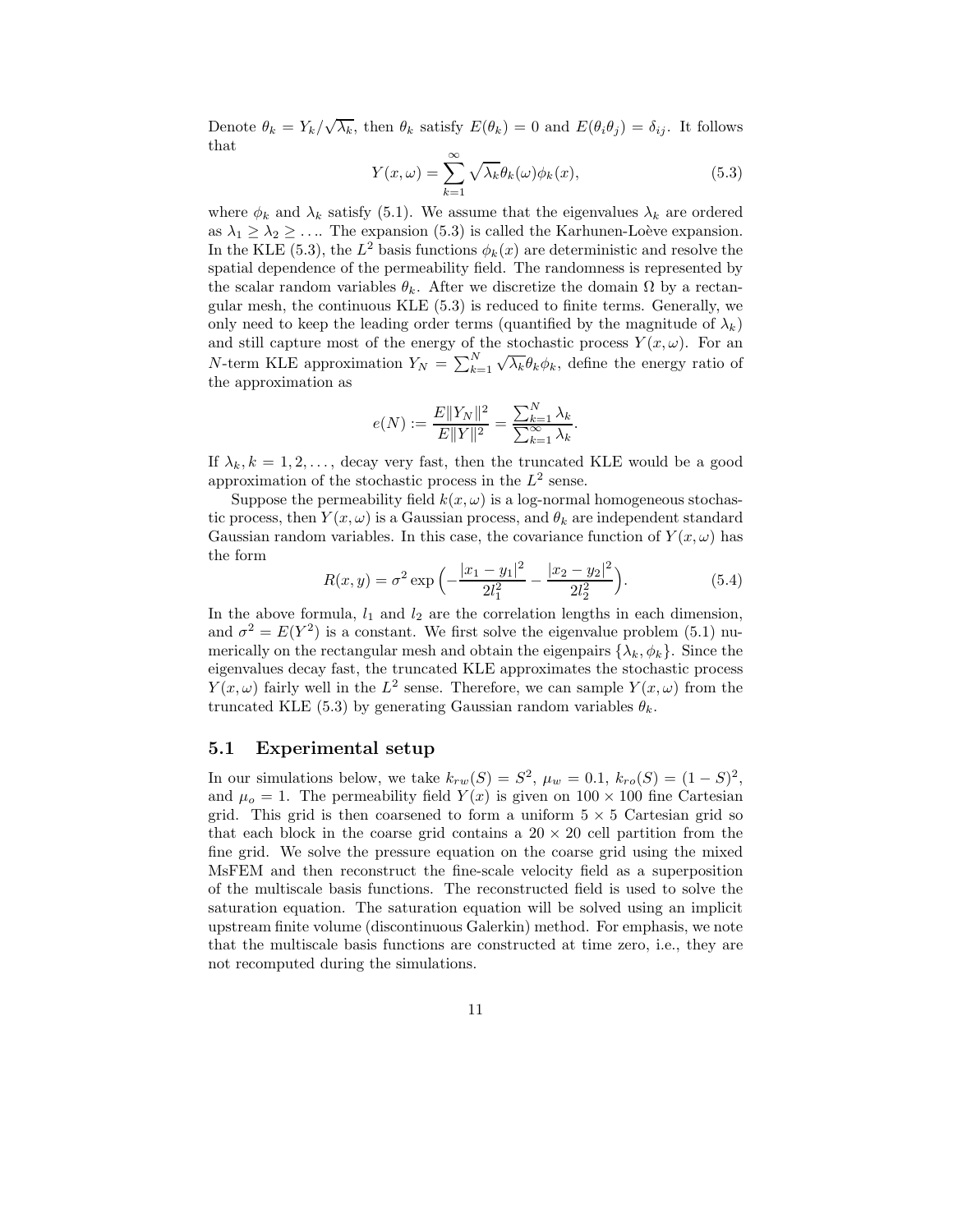In the numerical examples that are reported below we consider a traditional quarter-of-a-five-spot. That is,  $\Omega$  is taken to be a square domain, we inject water at the upper left corner, and produce whatever reaches the producer at the lower right corner. To assess the quality of the respective saturation solutions obtained using the mixed MsFEM, we compute for each realization a reference solution  $S_{\text{ref}}$  obtained by solving the time-dependent pressure equation on the fine grid with the given permeability field (using the lowest order Raviart-Thomas mixed finite element method for Cartesian grids [29]). Then, in addition to measuring the relative saturation error in the  $L^1$ -norm:

$$
||S - S_{\text{ref}}||_{L^1}/||S_{\text{ref}}||_{L^1},
$$

we compare various production characteristics. To this end we use the water-cut curve defining the fraction of water in the produced fluid as a function of time measured in pore volumes injected (PVI). Thus,

$$
w(t) = \frac{q_w(t)}{q_w(t) + q_o(t)},
$$

where  $q_o$  and  $q_w$  are flow rates of oil and water at the producer at time t. When time is measured in PVI we have that  $t = \frac{1}{\int_{\Omega} \phi \, dx} \int_0^t (q_w(\tau) + q_o(\tau)) \, d\tau$ .

Having defined the water-cut, we monitor the following quantities:

• The relative water-cut error in the  $L^2$ -norm:

$$
||w-w_{\text{ref}}||_{L^2}/||w_{\text{ref}}||_{L^2}.
$$

- The breakthrough time (defined as  $w^{-1}(0.05)$ ) at the producer.
- The cumulative oil production at 0.6 PVI:

$$
Q_o = -\frac{1}{\int_{\Omega} \phi \, dx} \int_0^{0.6PVI} \left( \int_{\Omega} \min(q_o(x, \tau), 0) \, dx \right) \, d\tau.
$$

Before we embark on the numerical experiments, we note that the Raviart-Thomas mixed finite element discretization of the pressure equation results in a linear system with  $100^2 + 2 \times 99 \times 100 = 29800$  unknowns. In comparison, when using a sample of  $N$  permeability fields to generate the mixed MsFEM basis functions, the stochastic multiscale method gives rise to a linear system with  $5^2 + 2 \times 4 \times 5 \times N = 25 + 40N$  unknowns. Hence, when using a sample size of 25, for instance, the number of the unknowns in the fine grid system is roughly 30 times larger than the number of unknowns in the mixed MsFEM system. In this paper we will employ samples of 10–50 permeability fields. In other words, we compute 10–50 velocity basis functions for each interface in the coarse grid.

We note that the dimension of the multiscale approximation space may be reduced. For instance, as mentioned earlier, the proposed approach can be used locally in the uncertainty space. This requires partitioning of the uncertainty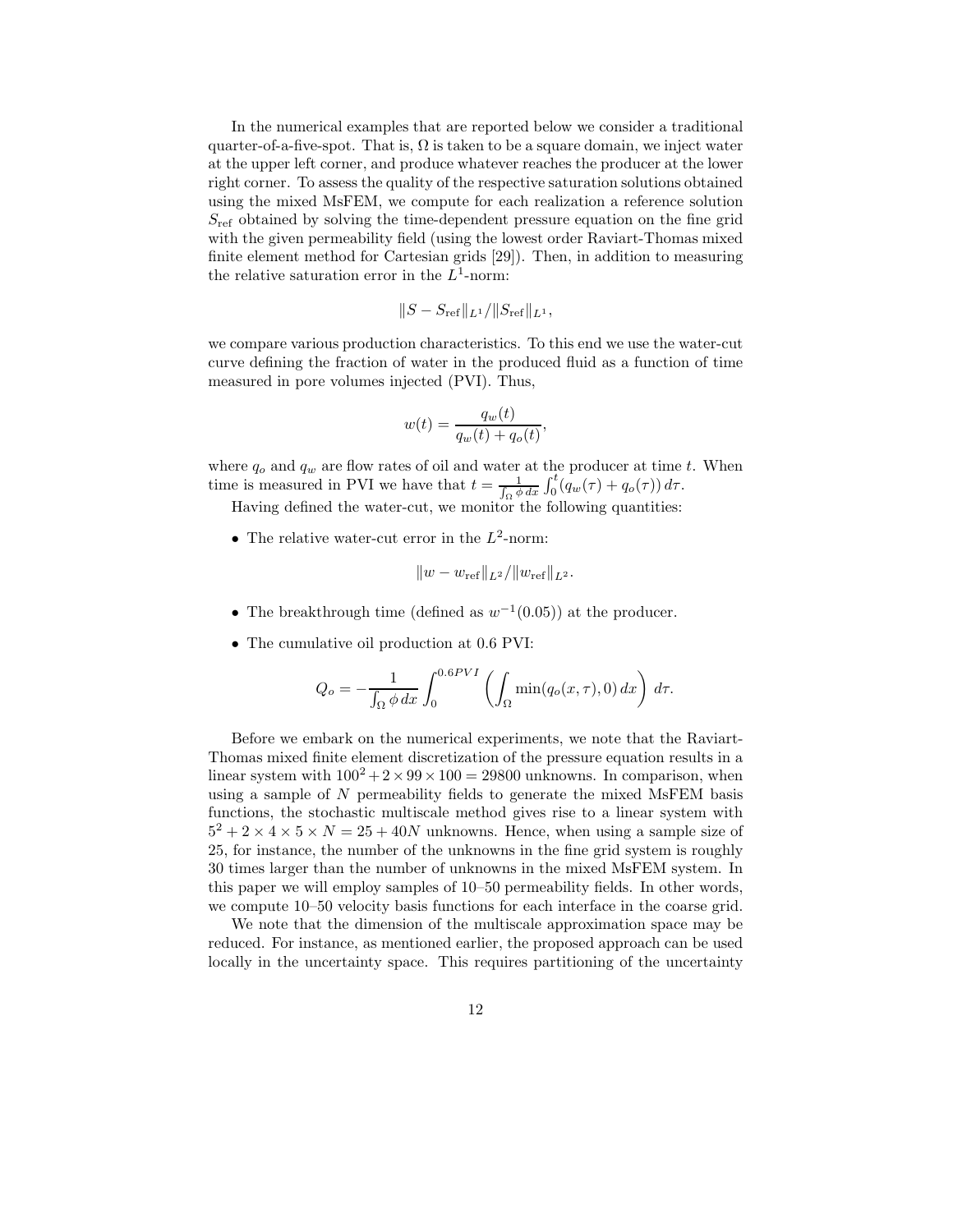space and for each realization determining the partition it belongs to. Also, when basis functions that correspond to the same interface in the coarse grid are nearly linear dependent, then the number of basis functions may be reduced, e.g., by removing the basis functions that are at a very small angle (with respect to  $(\cdot(\lambda k)^{-1}, \cdot)$  to the space spanned by the remaining basis functions associated with the same interface. These techniques reduce the computation cost without losing essential information.

### 5.2 Gaussian fields

For Gaussian fields, one can reduce the dimension of the uncertainty space dramatically due to the fast decay of eigenvalues. To sample the realizations that are used to generate the multiscale basis functions, we use the 1st order Smolyak collocation points  $\theta_k$  in  $[-3, 3]^L$  (see e.g., [32]). That is,  $\theta_0 = 0$ ,  $\theta_{2i-1} = 3\delta_{ij}$ , and  $\theta_{2i} = -3\delta_{ij}, i = 1, ..., L$ . We note that the choice of interpolation points does not affect the implementation of our approach.

Our first results are for isotropic case with  $l_1 = l_2 = 0.2$  and  $\sigma^2 = 2$ . In this case we can reduce the dimension of the stochastic permeability to 10. From this stochastic model for the permeability we randomly draw 100 realizations and perform simulations on the corresponding permeability fields.

In Figure 1 we compare breakthrough times and cumulative oil production at 0.6 PVI. We see that there is nearly a perfect match between the results obtained with mixed MsFEM and the corresponding results derived from the reference solutions. Next, in Figure 2, we plot  $L^2$  errors in the saturation field for these realizations as well as the water-cut errors. It can be observed from this figure that the saturation errors are mostly below 3%. Finally, we plot in Figure 3 a histogram of the breakthrough times and cumulative oil production values depicted in Figure 1 to demonstrate that the mixed MsFEM essentially provides the same statistics as one obtains from the set of reference solutions. These results suggest that with a few pre-computed basis functions in each coarse grid block we can solve two-phase flow equations on the coarse grid for an arbitrary realization and obtain nearly the same results, and hence nearly the same statistics, as one obtains by doing fine grid simulations for each realization.

In our next numerical example, we consider an anisotropic Gaussian field with  $l_1 = 0.5$ ,  $l_2 = 0.1$  and  $\sigma^2 = 2$ . Due to anisotropy, it requires 12 terms in KLE. Again we sample the realizations that are used to generate the multiscale basis functions using the 1st order Smolyak collocation points  $\theta_k$  in  $[-3, 3]^L$ . For illustration purposes, we plot in Figure 4 one randomly chosen realization and corresponding saturation profiles at 0.6 PVI obtained by solving the pressure equation on the fine grid, and on the  $5 \times 5$  coarse grid with the mixed MsFEM, respectively. We note that the depicted saturation profiles are approximately the same, even though the multiscale method solves the pressure equation on a grid that is coarsened 20 times in each direction.

The numerical results obtained for the anisotropic Gaussian fields are qualitatively the same as the results shown in Figure  $1 -$  Figure 3. We therefore include only the anisotropic equivalent of Figure 3. Histograms of breakthrough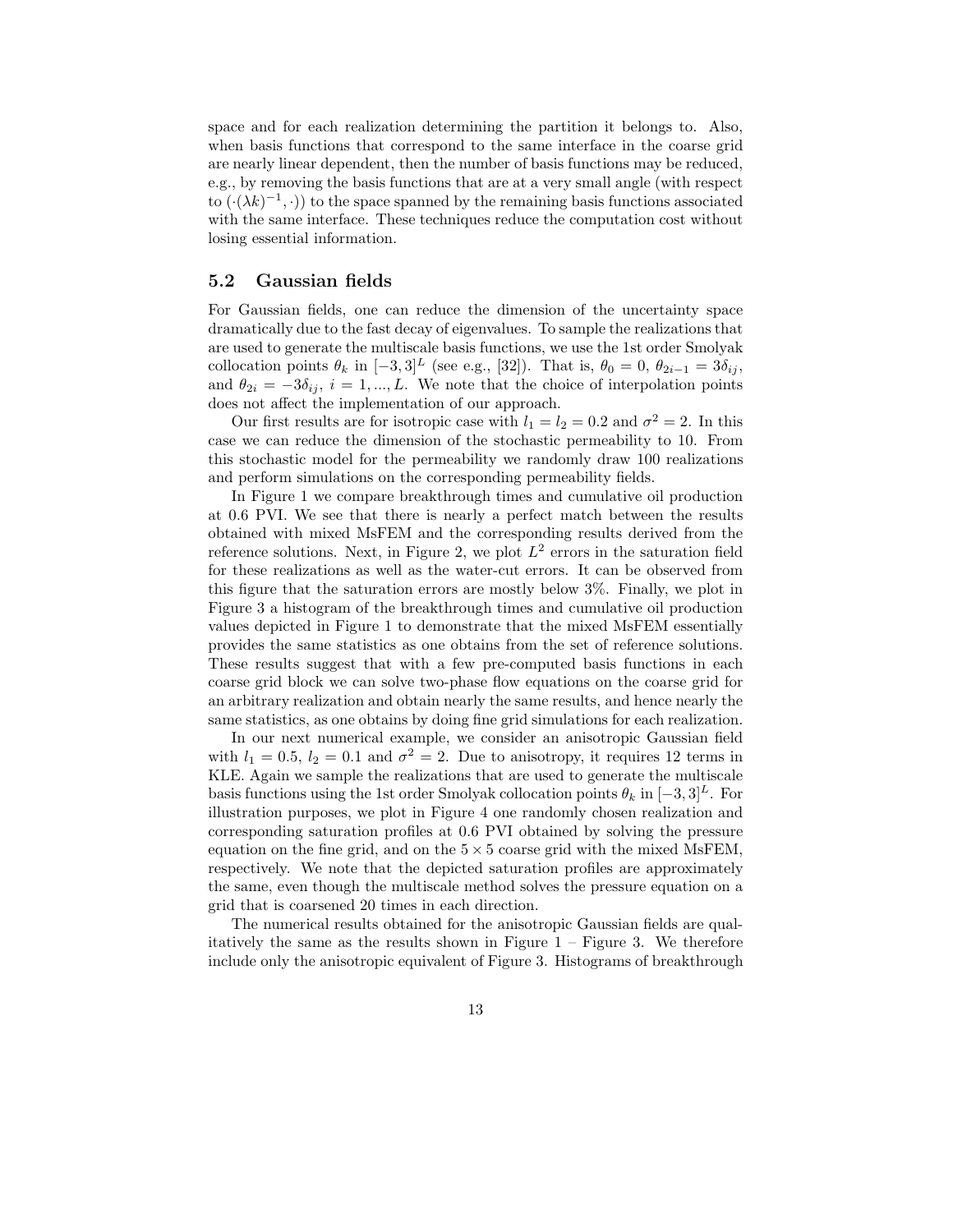

Figure 1: Breakthrough time and cumulative oil production at 0.6 PVI for 100 random realizations from a Gaussian field with  $l_1 = l_2 = 0.2$  and  $\sigma^2 = 2$ .



Figure 2:  $L^2$  errors of the saturation field and water-cut errors for 100 randomly chosen realizations. Gaussian field with  $l_1 = l_2 = 0.2, \sigma^2 = 2$ .





Figure 3: Histograms of the breakthrough times and cumulative oil production values shown in Figure 1.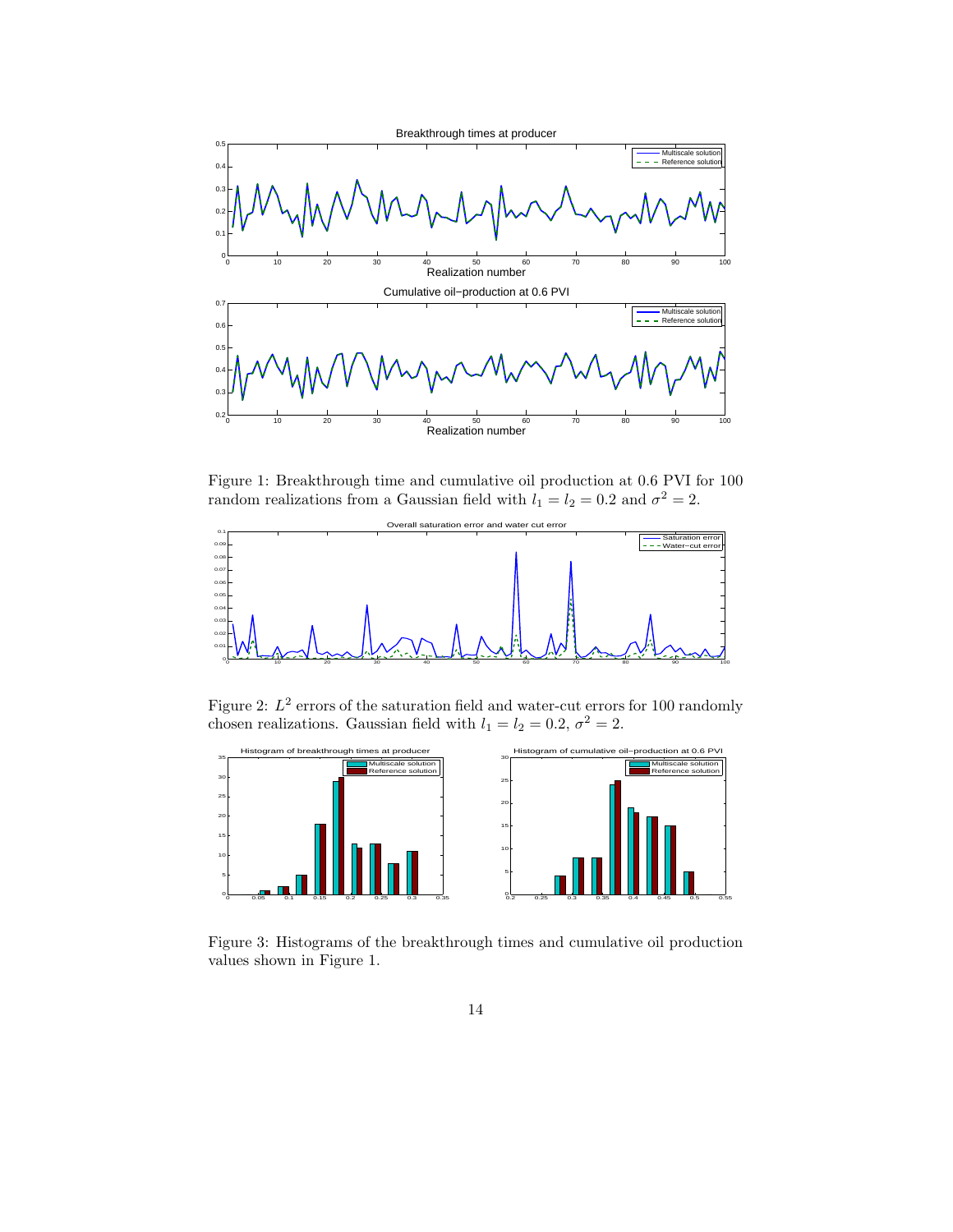time and cumulative oil production at 0.6 PVI for 100 randomly chosen realizations are depicted in Figure 5. The histograms confirm that the multiscale method essentially provides the same breakthrough time and cumulative oil production statistics as one obtains from the set of reference solutions.

### 5.3 Exponential variogram fields

For our second set of results, we consider permeability fields with exponential covariance matrix

$$
R(x,y) = \sigma^2 \exp\left(-\frac{|x_1 - y_1|}{l_1} - \frac{|x_2 - y_2|}{l_2}\right).
$$
 (5.5)

Because of slow decay of eigenvalues, one usually needs to keep many terms in the KLE and deal with a large uncertainty space. For instance, for approximating permeability fields, KLE may require 300 to 400 eigenvectors depending on correlation lengths and variance. The KLE therefore gives a stochastic distribution in which it is very difficult to derive and employ interpolation formulas. Thus, for this problem our approach based on the mixed MsFEM offers a major advantage relative to interpolation based approaches. In fact, in our approach we can simply select a few independent realizations and use these realizations to build the approximation space  $V_h$ , and then perform statistical studies on a much larger set of realizations. We note that for independent realizations, we do not have interpolation formula easily available. Moreover, the use of independent realizations is quite easy and one can use this technique for more general permeability fields since it only requires independent samples of the permeability field.

To demonstrate the performance of the stochastic multiscale method for these fields, we present results for a case where the permeability fields are drawn from an anisotropic exponential variogram distribution with  $l_1 = 0.5$ ,  $l_2 = 0.1$ , and  $\sigma^2 = 2$  (the results for the isotropic case are similar, and not reported here). The KLE requires 350 eigenvectors to represent this stochastic permeability distribution. From this distribution we sample 20 independent realizations and use these realizations to generate the multiscale basis functions. Figure 6 displays one randomly chosen realization and corresponding saturation profiles at 0.6 PVI obtained by solving the pressure equation on the fine grid, and on the  $5 \times 5$ coarse grid with the mixed MsFEM, respectively.

Figures 7, 8, and 9, show; breakthrough time at producer and cumulative oil production at 0.6 PVI for 100 randomly chosen realizations for both the reference solution and the multiscale solution; relative overall saturation error and water-cut error; histograms of the breakthrough times and cumulative oil production values depicted in Figure 7. Figure 7 demonstrates that there is generally a good match between the breakthrough time and cumulative oil production curves for the reference and multiscale solutions. However, we now observe that there is a slight bias in the multiscale results, e.g., there is a small time-lag in the breakthrough times for the multiscale method. The bias can also be observed from the histograms in Figure 9, but the magnitude of the bias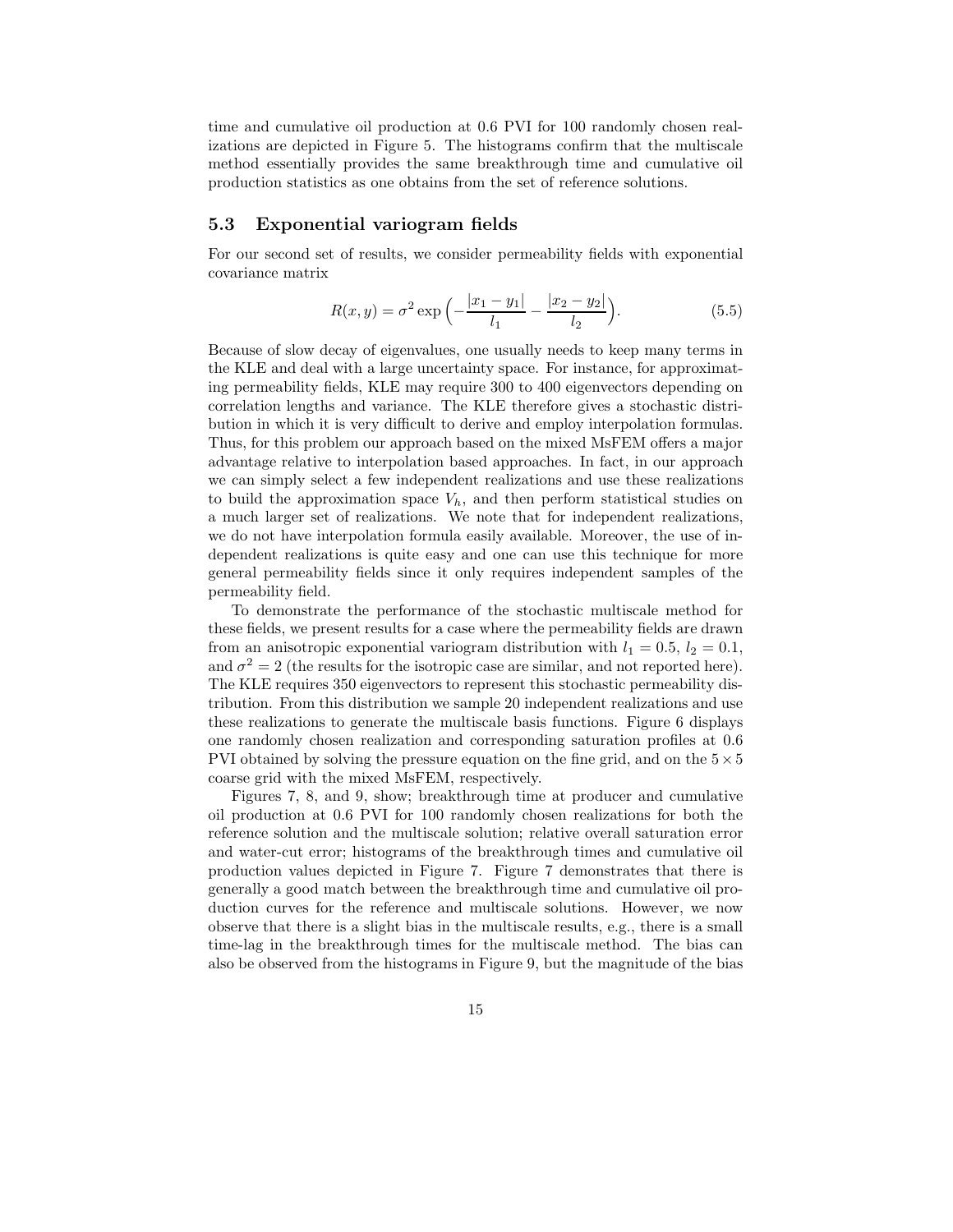

Figure 4: A Gaussian permeability field with  $l_1 = 0.5$ ,  $l_2 = 0.1$ ,  $\sigma^2 = 2$ , and a comparison of the reference saturation field and the saturation profile obtained with the multiscale method at 0.6 PVI.



Figure 5: Histograms of breakthrough time and cumulative oil production at 0.6 PVI for 100 random Gaussian fields with  $l_1 = 0.5$  and  $l_2 = 0.1$  and  $\sigma^2 = 2$ .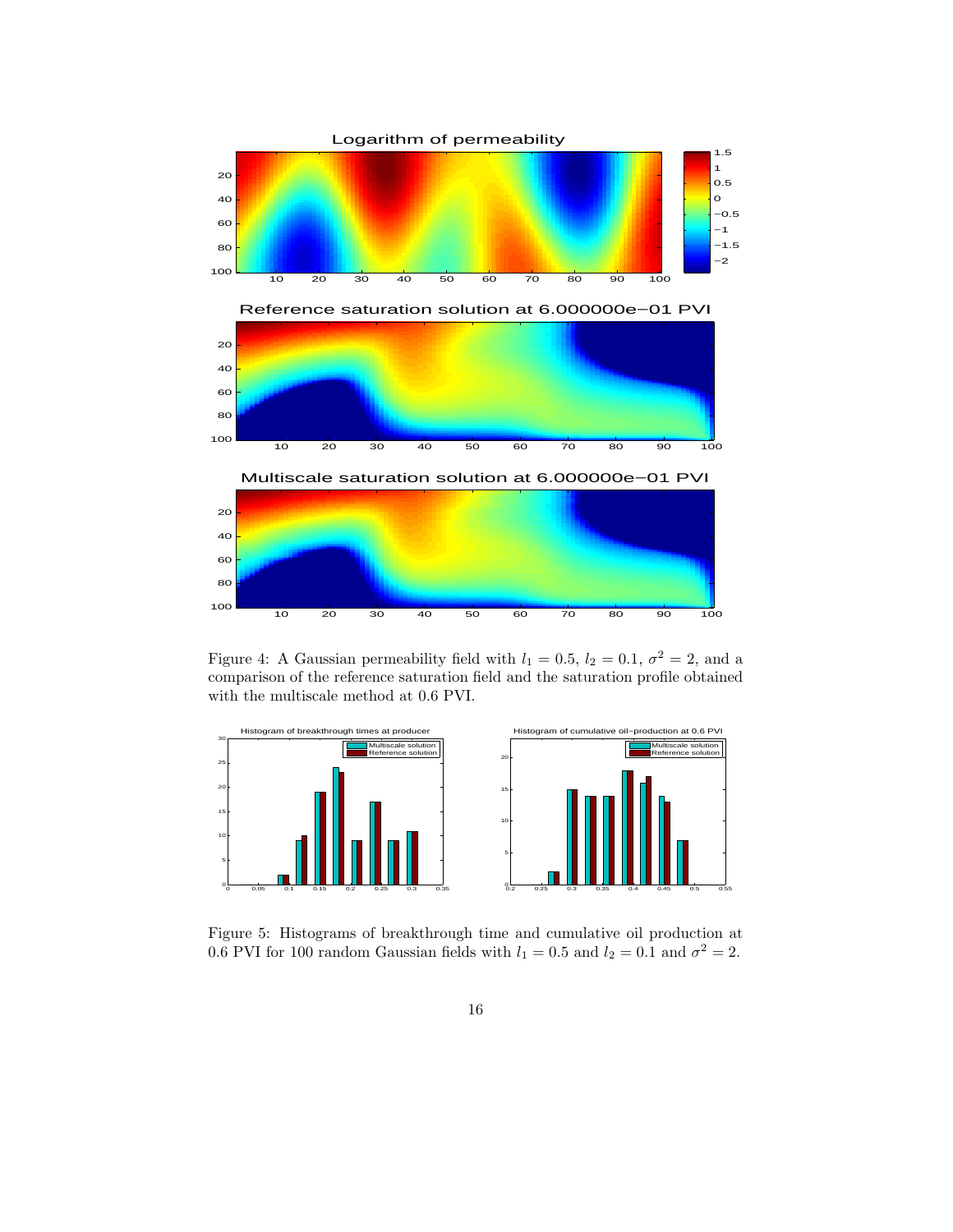

Figure 6: An exponential variogram field with  $l_1 = 0.5$ ,  $l_2 = 0.1$ , and  $\sigma^2 = 2$ , and a comparison of the reference saturation field at 0.6 PVI and the corresponding saturation field obtained using the stochastic multiscale method.

is small, and the multiscale solutions are generally quite close to the reference solution, as is illustrated in Figure 6 and Figure 8.

We now demonstrate that the bias in breakthrough time and cumulative oil production persists, but is efficiently reduced by increasing the number of realizations used to generate the multiscale basis functions. Figures 10, 11, and 12 show, respectively, the saturation and water-cut error for each of the 100 realization for the stochastic multiscale method with different sample sizes, the cumulative probability distribution of breakthrough times and cumulative oil production, and the corresponding histograms of the breakthrough times and the cumulative oil production values. The plots show the following; the saturation and water-cut errors decay with increasing sample size; the time lag in the breakthrough times (also observed in the cumulative oil production) decays rapidly with increasing sample size, and that using 50 basis functions for each coarse grid interface generates statistics that are nearly unbiased, and generally match the statistics derived from the set of reference solutions very well. Observe that a sample size of 50 gives rise to a linear system with 2025 unknowns, roughly 1/15 as many as in the fine grid system.

### 5.4 Uncertainty quantification

We would like to note that the proposed techniques can be effectively used in uncertainty quantification based on methods proposed in [20]. Our goal in [20] is to sample the permeability from the distribution

$$
\pi(k) \propto \exp(-\frac{1}{s^2} \int_0^T (q_w(t) - q^{obs}(t))^2 dt),
$$

where  $q_w$  is the water-cut corresponding to the permeability field k,  $q^{obs}$  is observed water-cut,  $T$  is the time of available history and  $s$  is the error precision.

In [20], multi-stage Markov chain Monte Carlo methods are proposed, where the first stage involves inexpensive simulations. These simulations are used to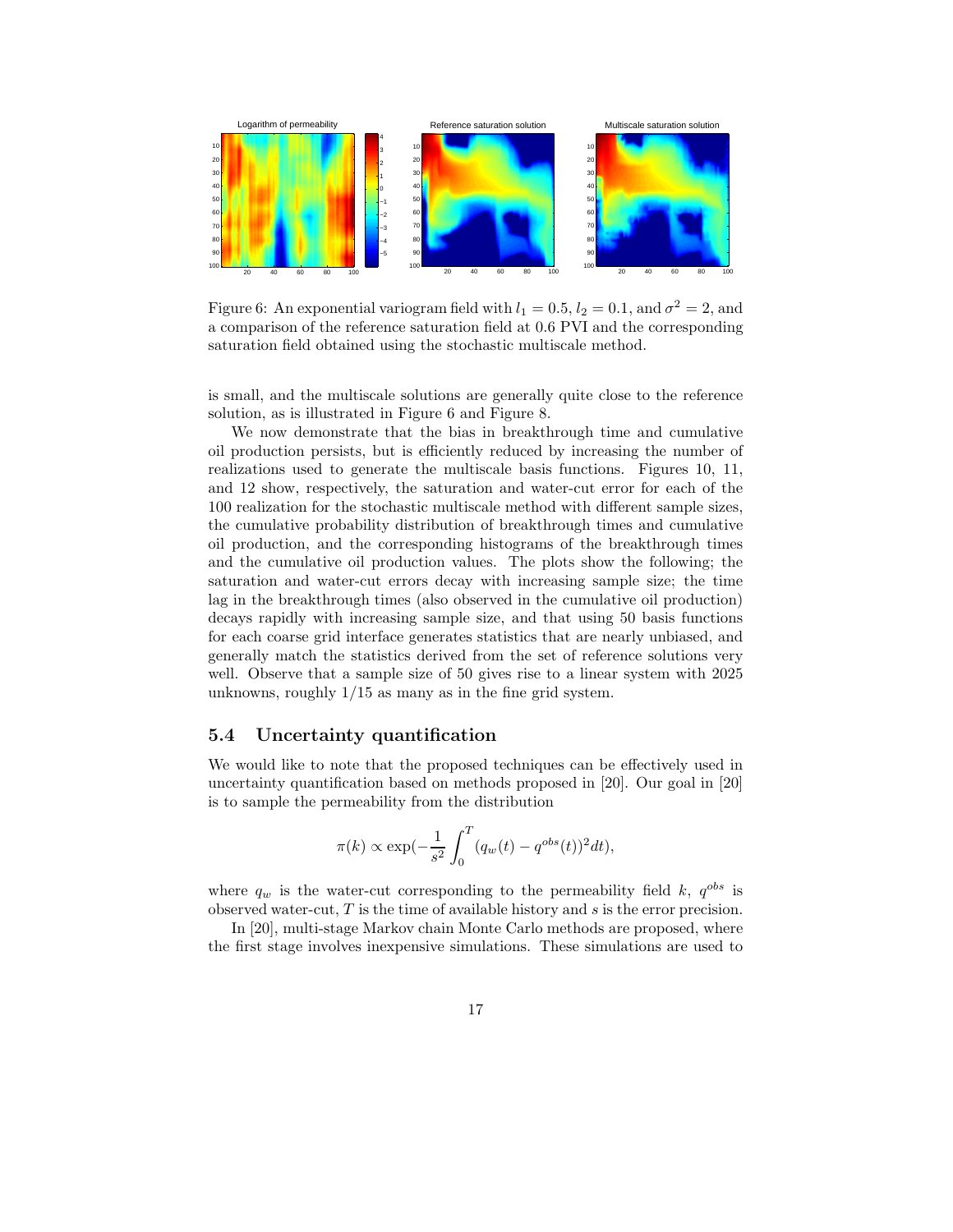

Figure 7: Breakthrough time and cumulative oil production at 0.6 PVI for 100 random realizations from an exponential variogram field with  $l_1 = 0.5, l_2 = 0.1$ , and  $\sigma^2 = 2$ .



Figure 8:  $L^2$  errors of the saturation field and water-cut errors for 100 randomly chosen exponential variogram fields with  $l_1 = 0.5$ ,  $l_2 = 0.1$ , and  $\sigma^2 = 2$ .



Figure 9: Histograms of the breakthrough times and cumulative oil production values shown in Figure 7.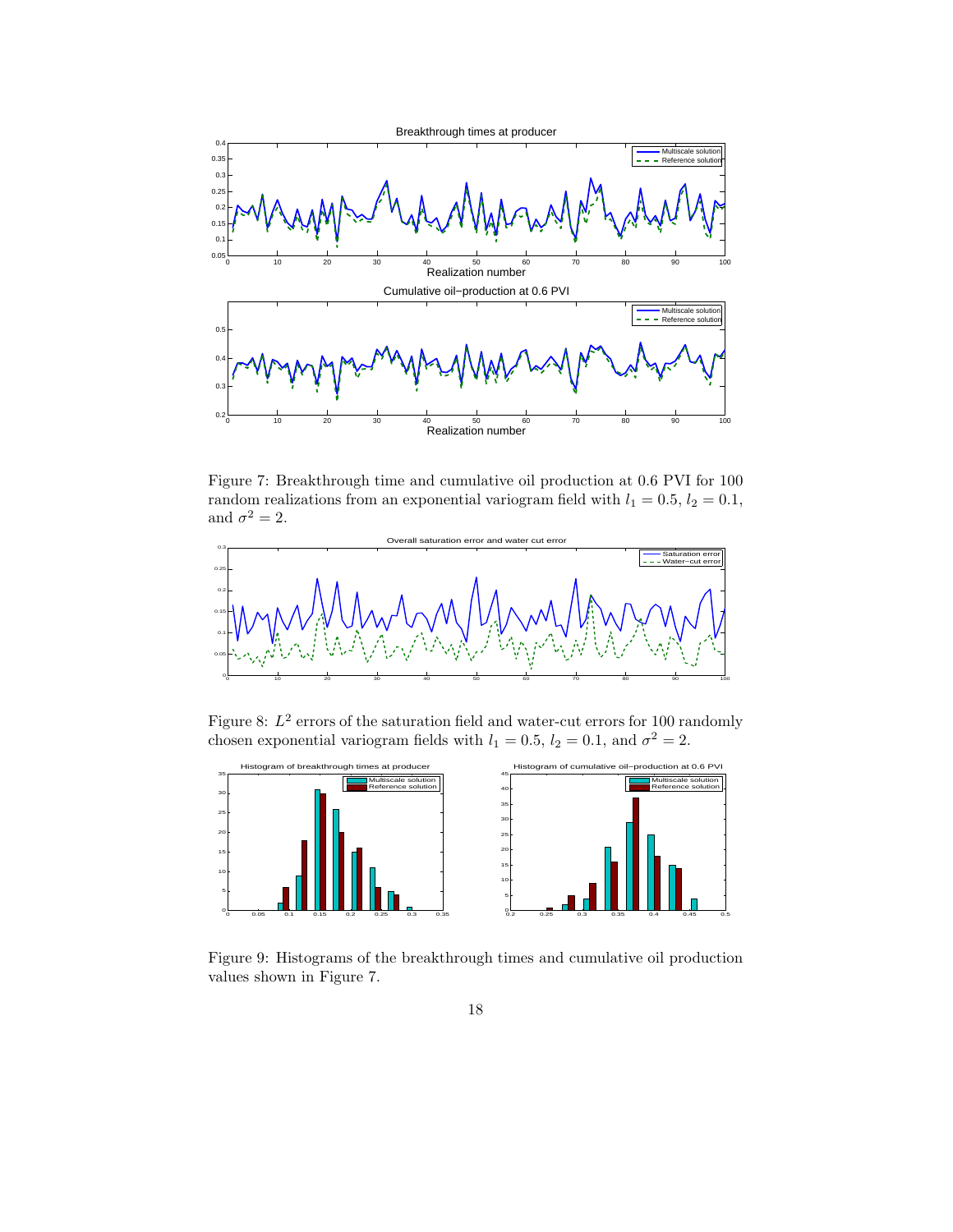

Figure 10: Saturation and water-cut error for solutions obtained using different number of permeability realizations to generate the multiscale basis functions.



Figure 11: Cumulative probability distribution for breakthrough time and cumulative oil production at 0.6 PVI.



Figure 12: Histograms of the breakthrough times and cumulative oil production.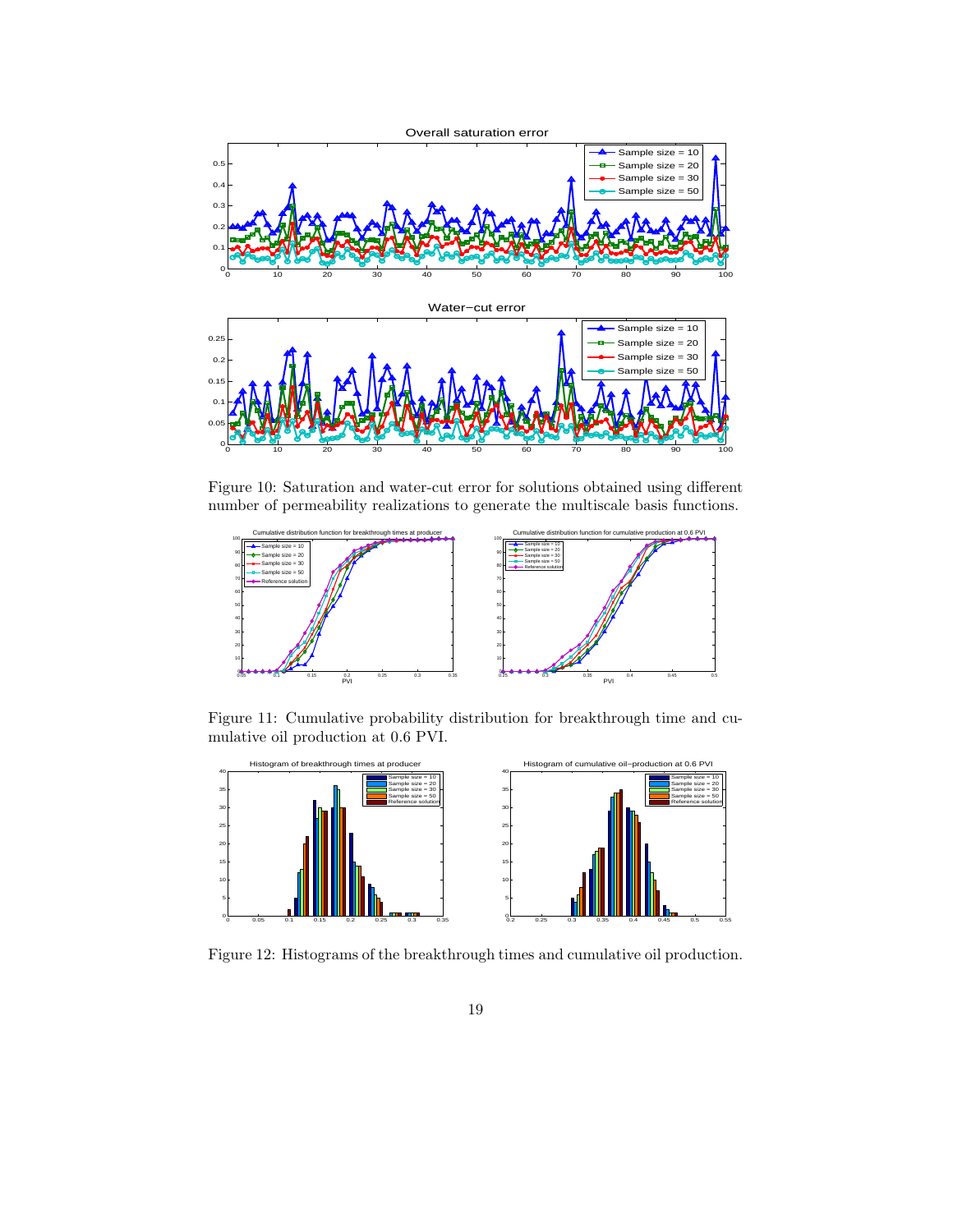

Figure 13: Cross plot between  $\pi(k)$  and  $\pi^*(k)$ .

screen the fine-scale runs. Our main goal is to provide such inexpensive coarsescale runs that are statistically accurate. Our initial numerical results show that the proposed methods can be efficiently used in these application. One of the main criteria for these inexpensive simulations is strong correlation between  $\pi(k)$  and  $\pi^*(k)$ , where  $\pi^*(k)$  is approximate distribution. In Figure 13, we plot the cross plot of  $\int_0^T (q_w(t) - q^{obs}(t))^2 dt$  for fine-scale and multiscale simulations. The strong correlation suggests that our approach can be successfully used in these uncertainty quantification problems. One can also test less expensive methods where the saturation equation is solved on the coarse grid or fast streamline techniques are used. These inexpensive computations are observed to be statistically accurate in [20, 16] when realization based multiscale finite element type methods are used. In future, we will study the stochastic mixed MsFEM combined with the upscaled transport equations.

# 6 Conclusions

In this paper, our goal is to develop mixed multiscale finite element methods (MsFEM) for solving stochastic flow equations described by second order elliptic equations with random coefficients. The proposed approaches compute multiscale basis functions on the coarse spatial grid. The pre-computed basis functions are constructed based on selected realizations of the stochastic permeability field, and thus span both spatial scales and uncertainties. These basis functions are used to solve the stochastic equation for an arbitrary realization on the coarse grid.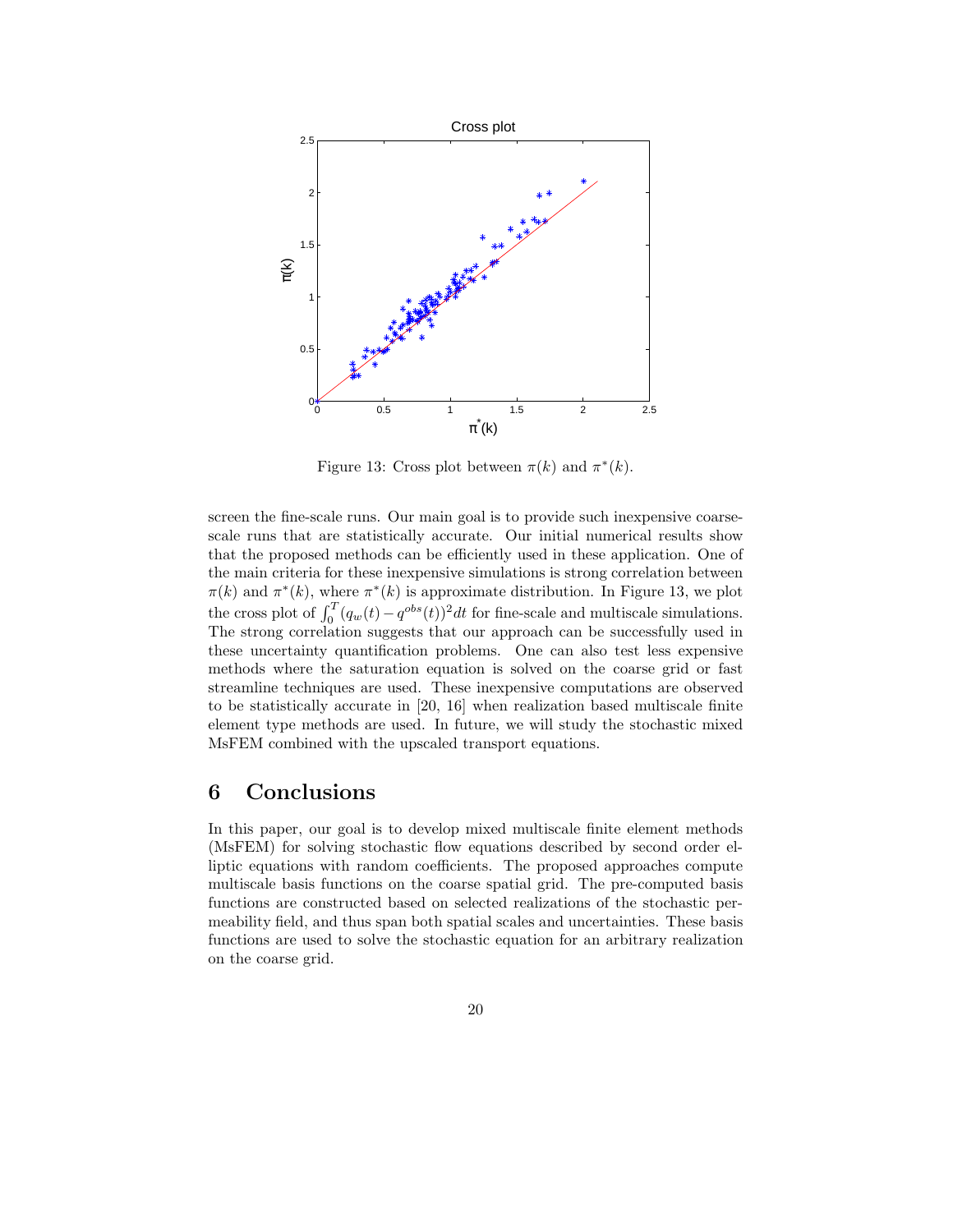We consider mixed formulation of the flow problem. The solution is projected onto the finite dimensional space spanned by pre-computed basis functions. The proposed method can be regarded as an extension of mixed MsFEM to stochastic porous media flow equations. We employ multiscale methods using limited global information since the permeability fields do not have apparent scale separation. The proposed approach does not require any interpolation in stochastic space and can accurately predict the solution on the coarse grid. In general, the uncertainty space can be partitioned into coarse regions where our approach can be used in each coarse patch.

We present numerical results for two-phase immiscible flow in stochastic porous media. In particular, we consider both Gaussian fields as well as permeability fields with exponential variogram. For the former case, due to smaller uncertainty space, we use lowest order interpolation points in uncertainty space for computing the basis functions. For the exponential case, due to large uncertainties, we employ randomly selected realizations for constructing basis functions. Numerical results show that for both cases, one can accurately predict the solutions with the multiscale method using only a few realizations to generate basis functions. It is particularly encouraging that the proposed multiscale methods are capable of predicting the stochastic solution with very few basis functions in high dimensional uncertainty space. We would like to note that the proposed approaches are not restricted to Cartesian grids and can be used for unstructured grids [4]. Finally, we would like to note that the proposed approaches can be easily combined with interpolation based approaches in order to achieve greater flexibility.

Although the results presented in this paper are encouraging, there is scope for further exploration. Our intent here was to demonstrate that one can capture the spatial and uncertainty variations of the stochastic flow solutions via precomputed basis functions. In particular, we would like to show that the method provides a foundation for fast simulations for a large number of realizations needed for the calculation of flow and transport statistics. Our initial numerical results show that the proposed approaches can be efficiently used to speed-up the uncertainty quantification problems of subsurface flows. Our future aim is to use the stochastic mixed MsFEM in preconditioning of Markov chain Monte Carlo simulations. In particular, we will study the statistical accuracy of the approaches where mixed MsFEM combined with both coarse-scale and fine-scale saturation solvers.

## 7 Acknowledgment

The research of J. A. is funded by the Research Council of Norway under grant no. 158908/I30 and by Shell and the Research Council of Norway under grant no. 175962/S30. The research of Y. E. is partially supported by NSF CMG/DMS grant 0621113 and DOE grant DE-FG02-05ER25669. We are grateful to Paul Dostert for performing initial numerical simulations on uncertainty quantification using the proposed mixed multiscale finite element method.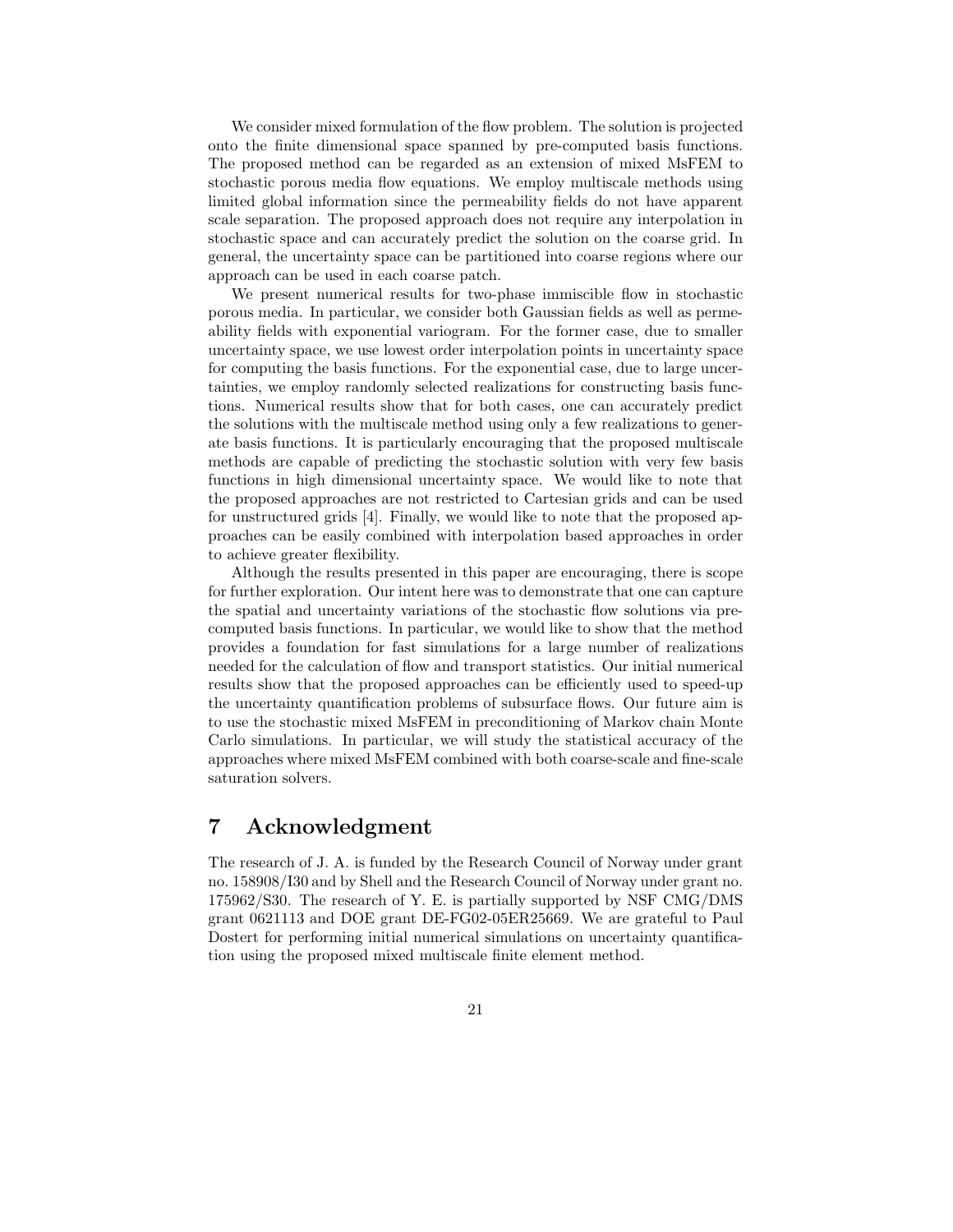# References

- [1] J. E. Aarnes, On the use of a mixed multiscale finite element method for greater flexibility and increased speed or improved accuracy in reservoir simulation, SIAM MMS, 2 (2004), pp. 421–439.
- [2] J. E. Aarnes, Y. Efendiev, and L. Jiang, Analysis of multiscale finite element methods using global information for two-phase flow simulations, (submitted to Comp. Geo.)
- [3] J. E. Aarnes, Y. Efendiev, and L. Jiang,Analysis of Multiscale Finite Element Methods using Global Information For Two-Phase Flow Simulations, submitted to SIAM MMS.
- [4] J. E. Aarnes, S. Krogstad, and K.-A. Lie, A hierarchical multiscale method for two-phase flow based upon mixed finite elements and nonuniform grids, Multiscale Model. Simul. 5(2) (2006), pp. 337–363.
- [5] J. E. Aarnes, S. Krogstad, and K.-A. Lie, Multiscale mixed/mimetic methods on corner-point grids, To appear in Comput. Geosci.
- [6] T. Arbogast, Implementation of a locally conservative numerical subgrid upscaling scheme for two-phase Darcy flow, Comput. Geosci.,  $6$  (2002), pp. 453–481. Locally conservative numerical methods for flow in porous media.
- [7] T. Arbogast, G. Pencheva, M. F. Wheeler, and I. Yotov, A multiscale mortar mixed finite element method, SIAM J. Multiscale Modeling and Simulation, to appear.
- [8] I. BABUŠKA, G. CALOZ, AND E. OSBORN, Special finite element methods for a class of second order elliptic problems with rough coefficients, SIAM J. Numer. Anal., 31 (1994), pp. 945–981.
- [9] I. BABUŠKA AND E. OSBORN, *Generalized finite element methods: Their* performance and their relation to mixed methods, SIAM J. Numer. Anal., 20 (1983), pp. 510–536.
- [10] F. Brezzi, Interacting with the subgrid world, in Numerical analysis 1999 (Dundee), Chapman & Hall/CRC, Boca Raton, FL, 2000, pp. 69–82.
- [11] Y. Chen and L. Durlofsky, An ensemble level upscaling approach for efficient estimation of fine-scale production statistics using coarse-scale simulations, SPE paper 106086, presented at the SPE Reservoir Simulation Symposium, Houston, Feb. 26-28 (2007).
- [12] Y. Chen, L. J. Durlofsky, M. Gerritsen, and X. H. Wen, A coupled local-global upscaling approach for simulating flow in highly heterogeneous formations, Advances in Water Resources, 26 (2003), pp. 1041–1060.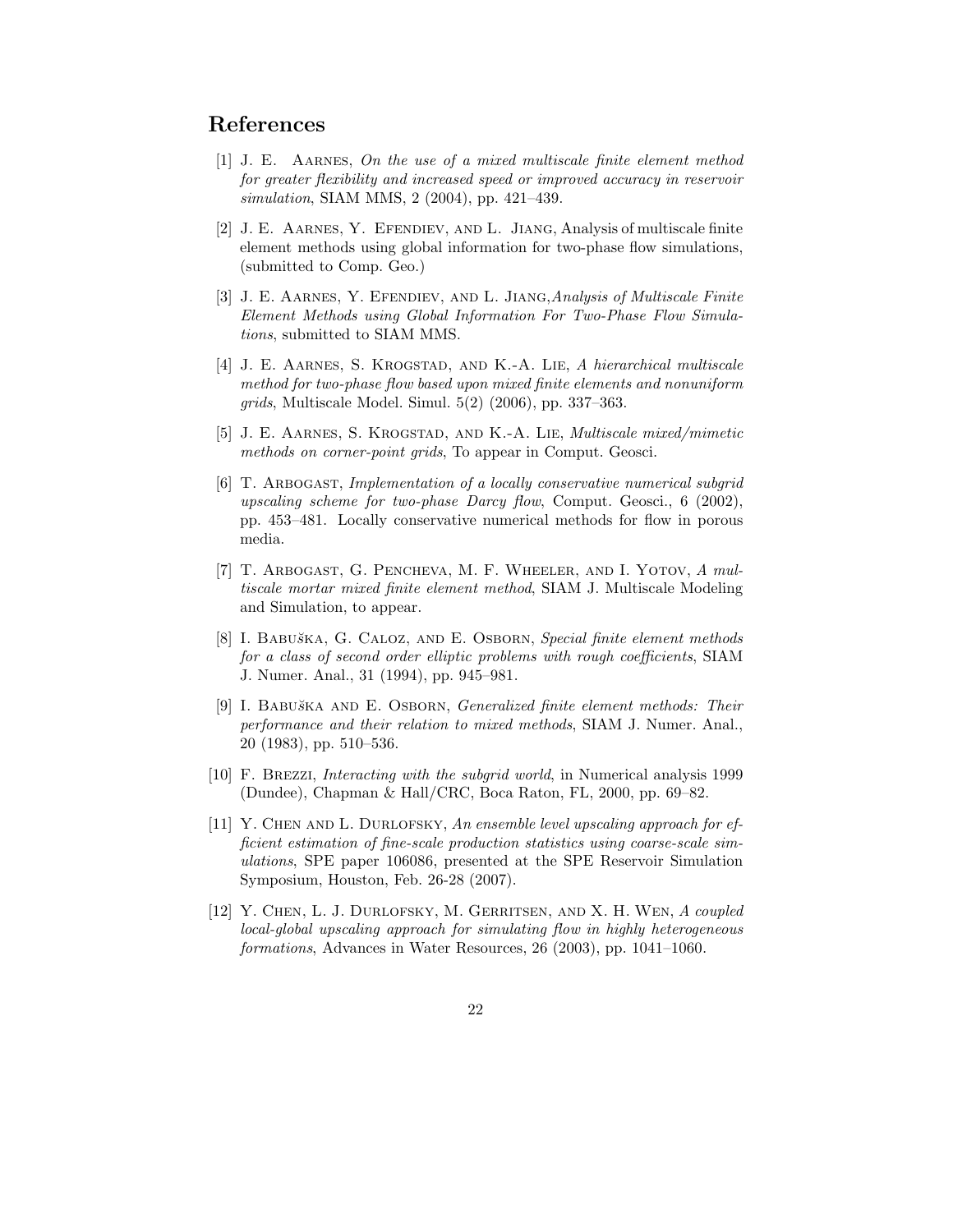- [13] Z. Chen and T. Y. Hou, A mixed multiscale finite element method for elliptic problems with oscillating coefficients, Math. Comp., 72 (2002), pp. 541–576 (electronic).
- [14] C. V. DEUTSCH AND A. G. JOURNEL, *GSLIB: Geostatistical software* library and user's guide, 2nd edition, Oxford University Press, New York, 1998.
- [15] P. DOSTERT Uncertainty quantification using multiscale methods for porous media flows, Ph.D. thesis, Texas A& M University, 2007.
- [16] P. DOSTERT, Y. EFENDIEV, T. HOU, AND W. LUO,, Coarse-gradient Langevin algorithms for dynamic data integration and uncertainty quantification, J. Comp. Physics, 217 (2006), pp. 123-142.
- [17] W. E and B. Engquist, The heterogeneous multi-scale methods, Comm. Math. Sci., 1(1) (2003), pp. 87–133.
- [18] Y. Efendiev, V. Ginting, T. Hou, and R. Ewing, Accurate multiscale finite element methods for two-phase flow simulations, J. Comp. Physics, 220 (1), pp. 155-174, 2006.
- [19] Y. Efendiev, T. Hou, and V. Ginting, Multiscale finite element methods for nonlinear problems and their applications, Comm. Math. Sci., 2 (2004), pp. 553–589.
- [20] Y. Efendiev, T. Hou and W. Luo, Preconditioning Markov chain Monte Carlo simulations using coarse-scale models, SIAM. Sci. Comp. 28(2), pp. 776-803, 2006.
- [21] Y. Efendiev, T. Y. Hou, and X. H. Wu, Convergence of a nonconforming multiscale finite element method, SIAM J. Num. Anal., 37 (2000), pp. 888–910.
- [22] T. Y. HOU AND X. H. WU, A multiscale finite element method for elliptic problems in composite materials and porous media, Journal of Computational Physics, 134 (1997), pp. 169–189.
- [23] T. Hughes, G. Feijoo, L. Mazzei, and J. Quincy, The variational multiscale method - a paradigm for computational mechanics, Comput. Methods Appl. Mech. Engrg, 166 (1998), pp. 3–24.
- [24] P. Jenny, S. H. Lee, and H. Tchelepi, Multi-scale finite volume method for elliptic problems in subsurface flow simulation, J. Comput. Phys., 187 (2003), pp. 47–67.
- [25] M. LOÈVE, *Probability Theory*, 4th ed., Springer, Berlin, 1977.